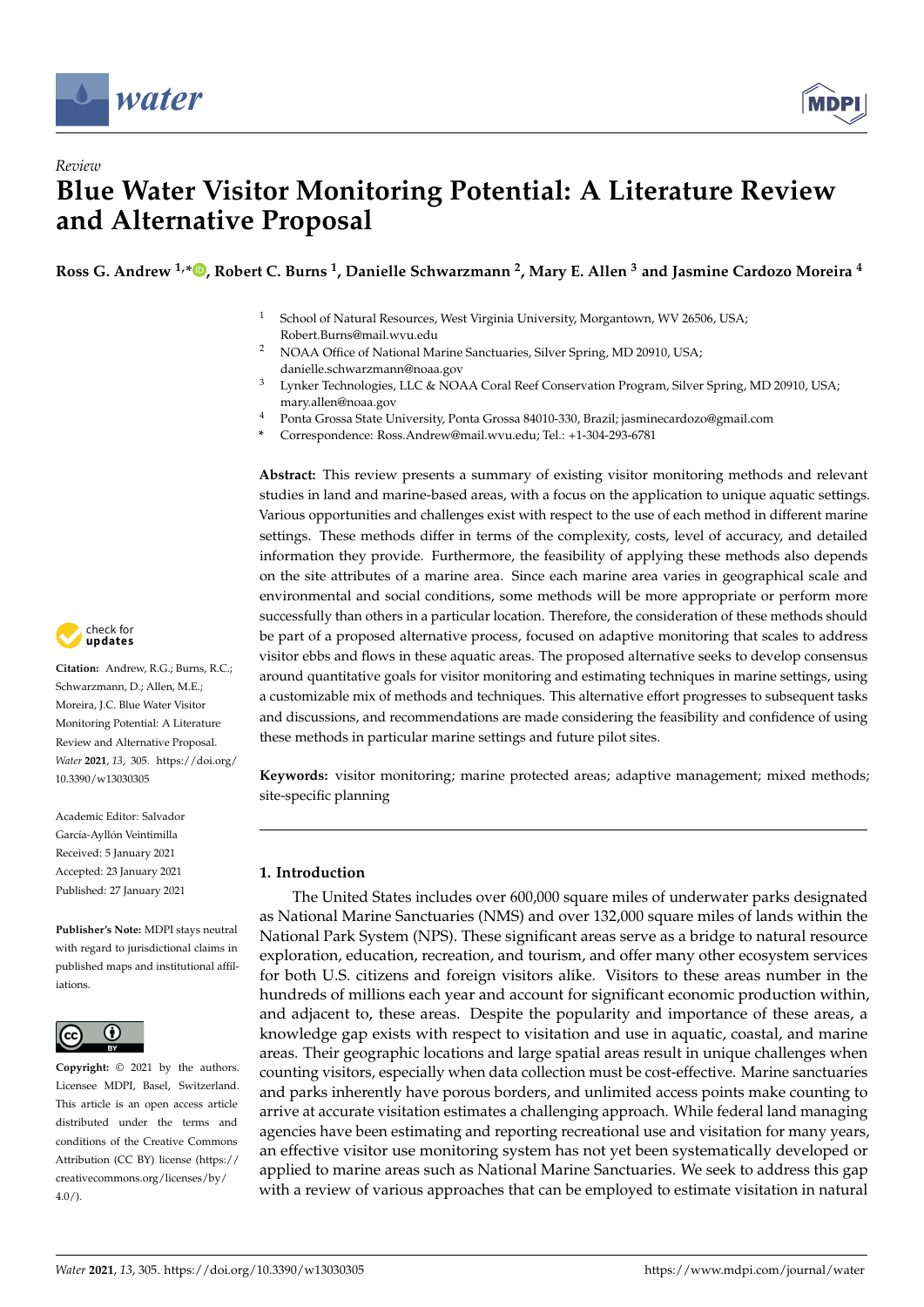resource settings in general, and coastal-marine areas in particular, as well as opportunities and challenges associated with the research and management of visitor use and impact in these special areas.

Understanding visitation to a marine sanctuary or park is one of the first steps to accurately estimating associated benefits and economic contributions. Visitor use can be profoundly productive in terms of economic activity. Many studies have documented the linkage between visitor use and economic gain for particular areas. For example, Leeworthy et al. (2018) [\[1\]](#page-16-0) reported trip expenditure information, economic contributions, and the spatial intensity of use by visitors to the Outer Coast of Washington. A 2016 study conducted by the Department of Commerce determined the gross value of recreational fishing and boating to be approximately \$38 billion [\[2\]](#page-16-1). Concurrently, the National Marine Sanctuary (NMS) System is estimated to provide \$8 billion in economic activity each year. The National Park Service (NPS) also provides the public with a rare combination of recreational, educational, and scenic opportunities in coastal-marine areas. The value of all NPS lands, waters, and historic sites is estimated to be \$62 billion [\[3\]](#page-16-2). Water-focused National Parks make up approximately 33% of the per-household total economic value, with nature-focused and history-focused National Parks comprising 37.5% and 29.5%, respectively [\[3\]](#page-16-2). Together, these figures demonstrate the ability of NMS and NPS resources to attract visitors and serve as primary economic drivers. Therefore, a better understanding of visitor use patterns and motivations would certainly increase the capacity for economic growth and sustainability of valuable ecosystem services in other aquatic resource areas.

The following literature review presents an inventory and review of the visitor monitoring literature and methods with respect to natural and marine settings worldwide, thereby providing resource managers with a consolidated resource to assist them in selecting methods best suited for their specific monitoring needs. The inventory includes a table and discussion of methods for both the counting of visitation and reporting and analysis of such visitation data. This is coupled with a comprehensive literature review of research methods which may best fit the application to desired visitor monitoring in marine areas. By following this coupled approach, we may best define which methods are generally available and specifically applicable to the NMS system.

Monitoring can be defined as the repeated measurement of specific phenomena or conditions over time [\[4\]](#page-16-3). Visitor use monitoring in natural areas involves assessing the amount of use, as well as social conditions. Determining the amount of use, use trends, characteristics of use and users, and qualities of the experience (e.g., opportunities for privacy and solitude) can provide important information for managers. Counts of visitors are used for many purposes in a variety of environments and situations. Simple presenceor-absence information suffices for studying spatial and temporal patterns of use, but reliable measures of total use levels are needed to track changes in biological or social conditions. Information on the specific locations and intensity of use can also provide an important "early warning" of locations of potential visitor resource impact and of times and places where the visitor density is suggestive of crowding, conflict, and other issues. We provide an overview of three principal categories of methods for monitoring visitor use in a variety of land and marine areas, including (1) self-counting, (2) direct-counting, and (3) indirect-counting methods. These methods have been used concurrently to maximize the accuracy and validity of visitation estimates [\[5\]](#page-16-4).

## **2. Prevailing Visitor Monitoring Methods**

# *2.1. Self-Counting*

Information obtained through self-counting methods is provided by the visitor. Examples of self-counting methods include voluntary visitor registration, agency-issued permits, and self-issued permits. Self-registration methods may be the most pragmatic in areas where access is limited or the area of interest is too large for a more focal counting method [\[6\]](#page-16-5). In this sense, marine areas can effectively utilize self-counting methods as long as they account for inaccuracy associated with noncompliance.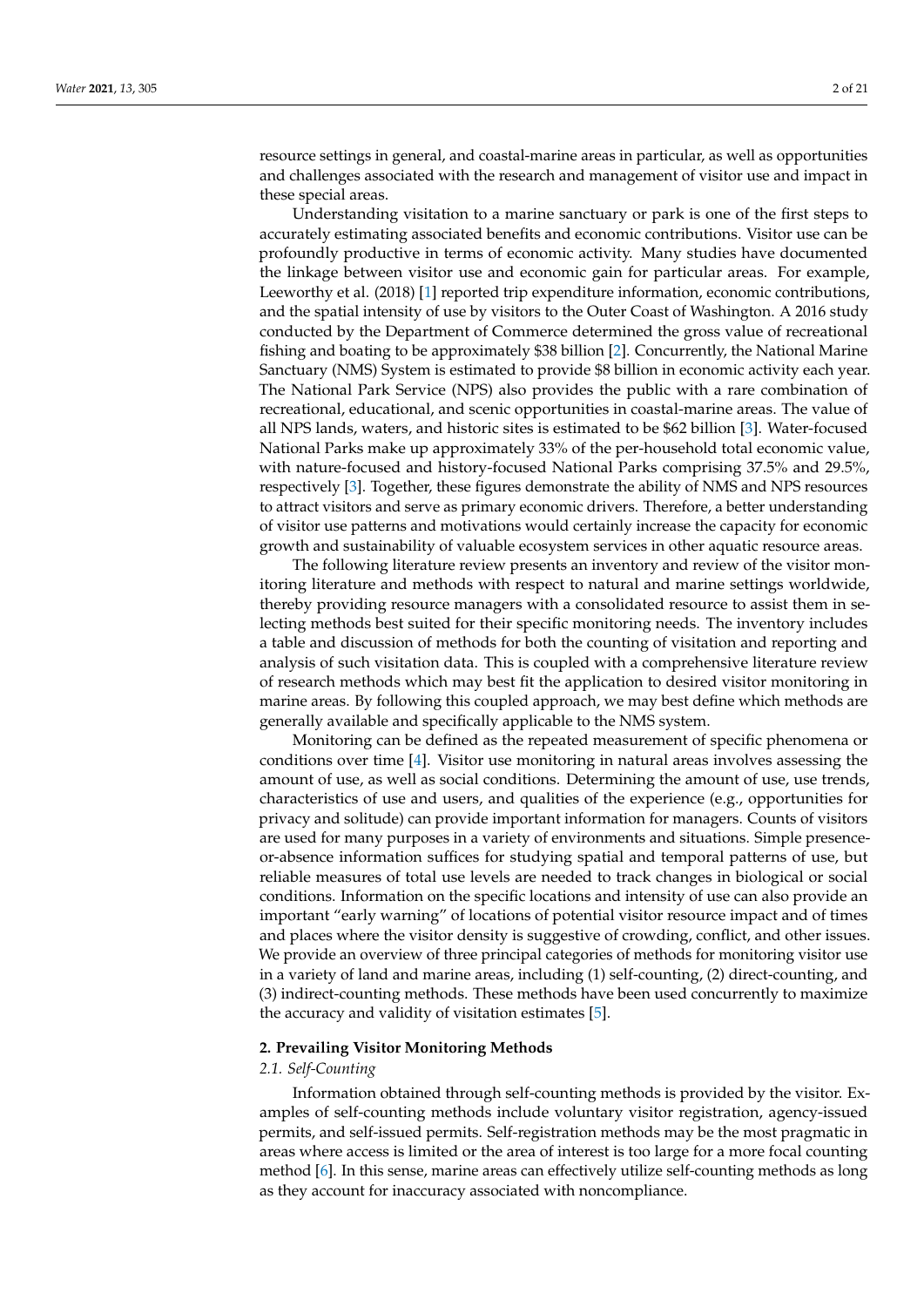Voluntary visitor registration has been used in wilderness and backcountry areas. Registration stations are installed at entry points and visitors are asked to complete a short form when entering or leaving the area. A problem with this method, however, is that not all people register, resulting in differential detection rates for various user types and understated levels of use [\[7\]](#page-16-6). A further limitation of these data is the lack of detailed descriptive information, such as perceptions, behaviors, and motivations, among others [\[8\]](#page-17-0).

Mandatory permit methods have generally been employed where the amount of use is controlled to keep visitation levels from exceeding social and biological carrying capacities [\[9\]](#page-17-1). Permits are often required on rivers, in many National Park backcountry areas, and to a lesser extent in Forest Service wilderness and primitive areas. Registered permits may yield general information on the recreational activity, group size and composition, time of day entering the area, season, weather, and access point.

# *2.2. Direct Counting*

Direct-counting methods entail one or more methods whereby information on numbers of visitors, and visitor characteristics and behaviors, are observed first-hand or by direct contact with visitors. Methods include direct observation census and sample counts; manually operated ground-level or aerial photography; direct aerial observation; interviews; and mail, phone, and internet surveys.

Random direct observation of backcountry visitors was perhaps the first monitoring method implemented in the field, and was commonly used in backcountry settings before mechanical devices were developed in the late 1960s [\[9\]](#page-17-1). In these settings, sampling designs that account for temporal use fluctuations (e.g., day of the week, weekend or holiday, and season) can render direct field sampling a practical method for obtaining accurate use estimates. This method is best suited for developed sites such as campgrounds [\[10,](#page-17-2)[11\]](#page-17-3), scenic overlooks, and wayside parks [\[11,](#page-17-3)[12\]](#page-17-4), or municipal recreation settings [\[13\]](#page-17-5).

If an area has specific access points or methods, direct counts of individual visits, hours, and overnight stays may be possible using the quantity of visitors via those specific access points or methods [\[14\]](#page-17-6). For example, a recreational area may only allow access through ticket sales at particular gates or may only be accessible via a guided tour, which would allow counting based upon ticket or tour sales. These methods have been used in many areas to obtain not only visitor counts, [\[15–](#page-17-7)[17\]](#page-17-8), but also socio-demographic changes in visitor use (e.g., [\[18\]](#page-17-9)), visitor use in protected areas (e.g., [\[19\]](#page-17-10)), and evaluations of user recreation fees in the U.S. Forest Service (e.g., [\[20–](#page-17-11)[22\]](#page-17-12)).

Within a visitor area, counting by trained human observers may go beyond basic information on the abundance or density of visitors. Additional information, such as spatial and behavioral use, may provide a deeper understanding of visitor use indicators [\[23\]](#page-17-13). McKenzie and Cohen (2006) [\[24\]](#page-17-14) developed the System for Observing Play and Recreation in Communities (SOPARC) as a method of observing and calculating visitor activity using synoptic sampling. The System for Observing Play and Recreation in Natural Areas (SOPARNA) extends this model to natural areas, such as campsites and more open landscapes [\[25\]](#page-17-15). Both of these methods rely on trained observers monitoring a specified target area for activity and proper coding of individual activity to create a more complete picture of overall visitor activity via extrapolation. A similar method known as behavior mapping uses the objective observation of visitor use across a defined space [\[26\]](#page-17-16). In this method, an observer uses a scan from left to right and records all information about visitors they see, such as the location, activity, and other relevant variables. This method also holds promise for using georeferenced visitor information to help inform and define the spatial arrangement and design of natural area features [\[26\]](#page-17-16). These methods may be modified for both human and automated sampling to include not only human observation and counting, but also the use of game cameras, trail counters, and other methods described in the following sections [\[19](#page-17-10)[,27–](#page-17-17)[29\]](#page-17-18).

Survey sampling is another method of estimating dispersed visitor use levels. Visitor survey methods have been employed to assess visitor characteristics, human dimensions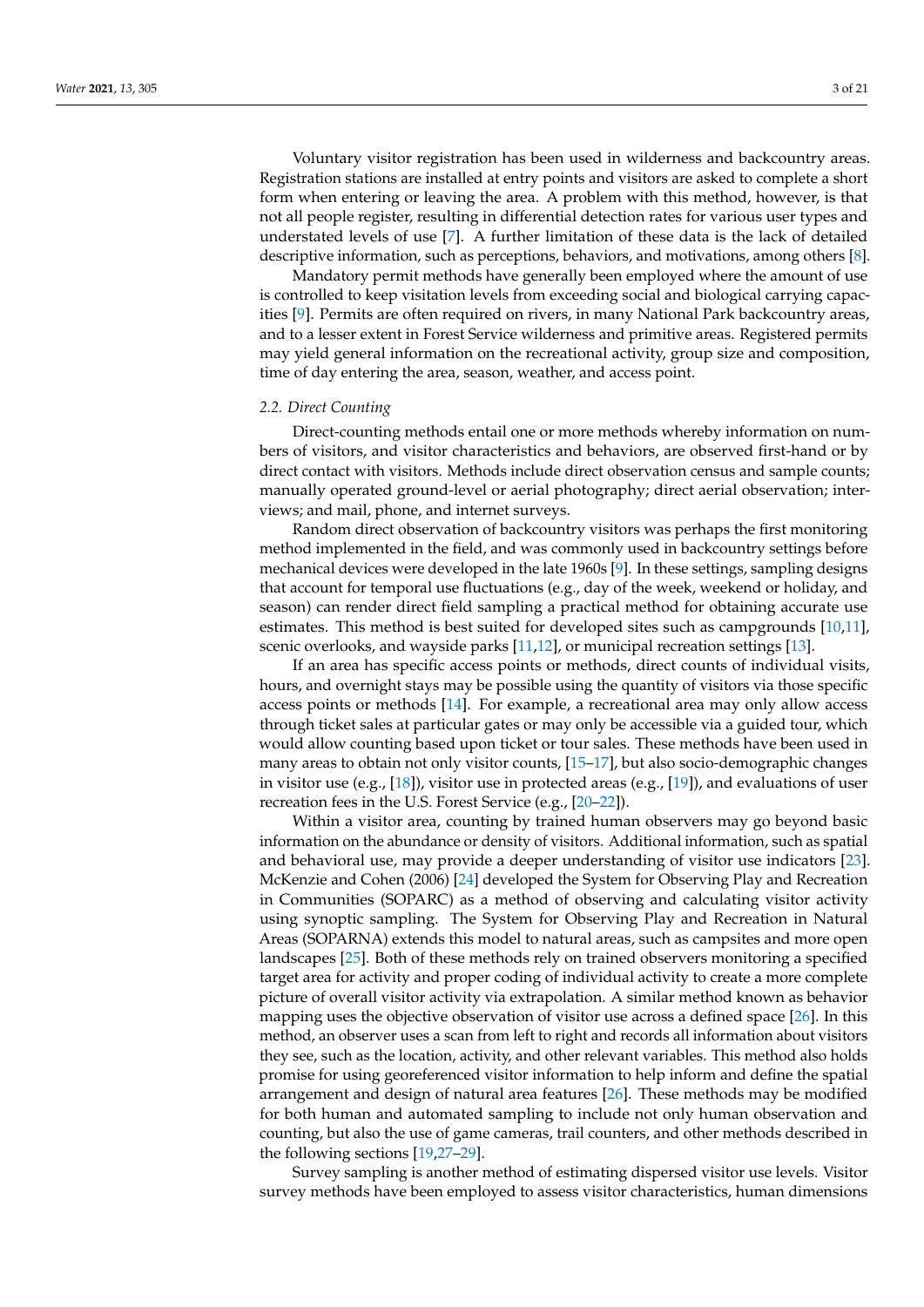(e.g., attitudes, norms, and preferences), and use patterns in a variety of natural settings. Survey methods are often used in combination with direct observation methods. This approach was applied to the Lower Salmon River in Idaho to ascertain the number of visitors, visitor distribution, preferences, and opinions [\[30\]](#page-17-19). The approach is attractive because it may be applicable to other similar areas with minor modification, and provides the desired information at a minimal cost [\[31](#page-17-20)[–33\]](#page-17-21). In the marine setting, Loomis and others [\[34\]](#page-17-22) gained a representative understanding of use patterns of resident and non-resident scuba divers, snorkelers, and recreational anglers in the Florida Keys. Their research examined stakeholder groups' interactions with coral reef environments, individual and collective values, norms of behavior, levels of specialization (a measure of how central a coral-reefassociated activity is to a person's life), perceived crowding, satisfaction, resource conflict, and attitudes. Samples of scuba divers, snorkelers, and recreational anglers were identified through in-person intercepts during a 13-month period, which were designed to collect names and addresses for a mail questionnaire. Users were surveyed in the near-shore, mid-channel, and reef margin/fore-reef zones. On-water intercepts targeted private boat owners or visitors who had rented a boat for the day and fished on or around coral reefs. Similar studies were conducted in Dry Tortugas National Park and Buck Island Reef National Monument [\[35,](#page-18-0)[36\]](#page-18-1). A myriad of other visitor counting and monitoring efforts have been undertaken. For the sake of brevity, not all of these are discussed in this manuscript.

# **3. Contemporary Visitor Monitoring**

# *3.1. Aerial Surveys*

The utility of aerial surveys for counting recreational users in aquatic areas has been previously detailed with fishery-specific applications and favored as a method which covers large areas in relatively short periods of time [\[37\]](#page-18-2). While seemingly cursory in their ability to count visitors, specific details, such as the boat type [\[38\]](#page-18-3) and angler effort [\[39\]](#page-18-4), may also be gathered using aerial surveys. More contemporary research has shown promise with respect to the even greater detail of aerial survey data pertaining to recreational perceptions and spatial dynamics.

Smallwood et al. [\[40\]](#page-18-5) assessed patterns of recreational use in large marine parks in Australia. In their study, 34 temporally stratified flights conducted over a 12-month period were used to obtain visitor data. All vessels and people were geo-referenced and where possible, their activities were recorded, providing data which illustrated dramatic expansions and contractions in recreational use. In their findings, not only did the spatial extent of use expand in the peak visitor season (April–October), but the density of use correspondingly increased. High densities of recreational activity in the park's waters were accompanied by increased numbers of vehicles, camps, boat trailers, and boats on the adjacent shoreline. Aerial surveys were found to be an effective method for rapidly obtaining recreational data with a high spatial accuracy.

Reed-Anderson et al. [\[41\]](#page-18-6) conducted aerial surveys of boat usage in 99 stratified random lakes, sampling midday on weekdays in summer in order to assess baseline boater usage as it related to lake variables. They found that a mixture of landscape and social attributes correlated with the boat density, as more boaters were found on large lakes with more developed boating facilities and higher perceptions of fishing quality [\[41\]](#page-18-6). Aerial surveys remain a suitable option for visitor monitoring in certain cases, but the relatively high costs of operation may be prohibitive in some contexts.

## *3.2. Photography and Video*

Photography has been used to derive visitor counts [\[42\]](#page-18-7) and spatial and temporal data (visitation numbers by season or time of day, and numbers in given areas), and classify visitor behavior, and has been used in conjunction with other methods, such as visitor surveys [\[6,](#page-16-5)[43\]](#page-18-8). Camera recordings through both images and video can provide detailed and accurate information with respect to visitor counts and characteristics. In 2015, research in support of the U.S. Forest Service National Visitor Use Monitoring Program (NVUM)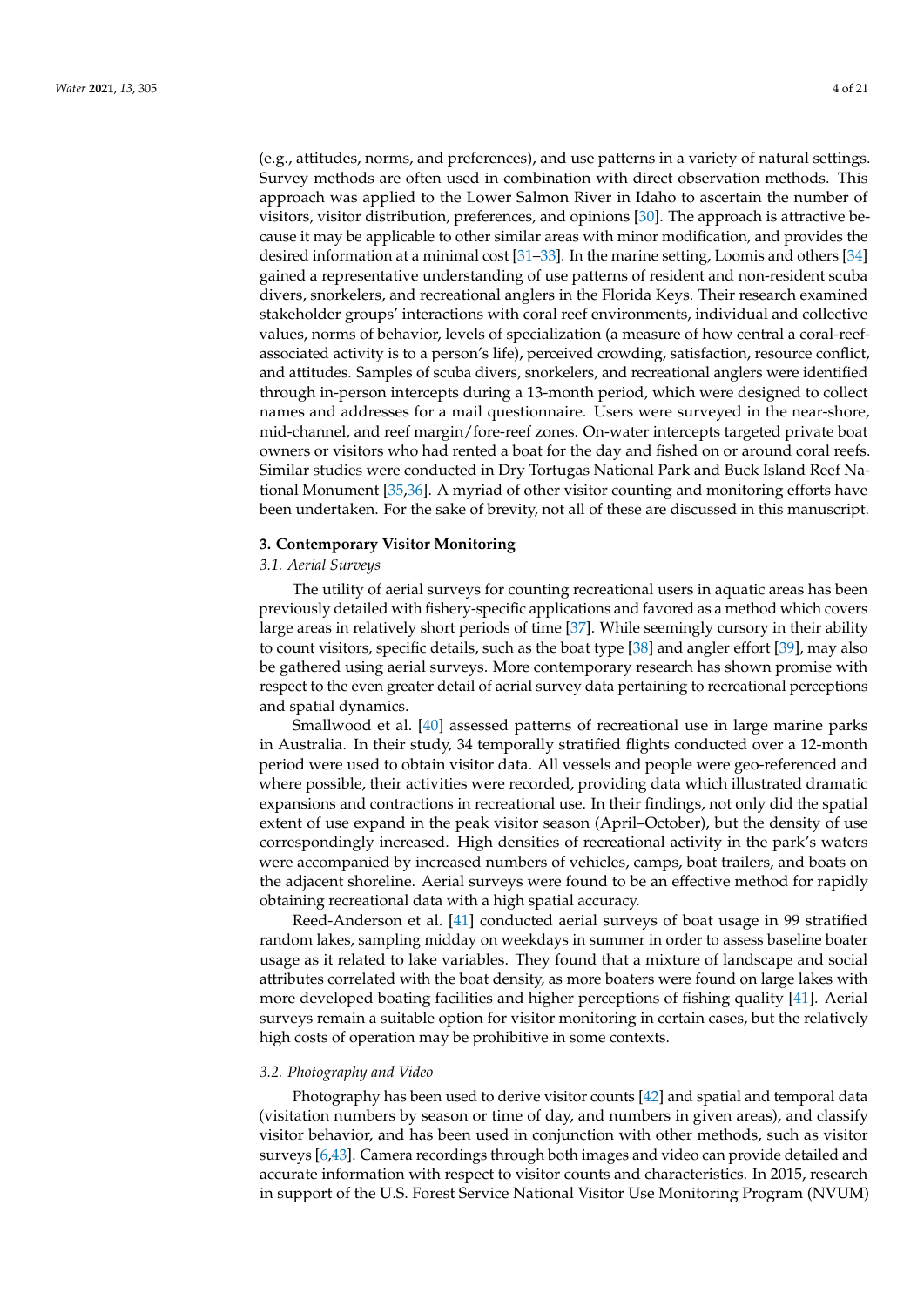developed new methods for data collection associated with visitor use by employing wildlife (game) cameras at sites throughout Region 6 National Forests [\[44\]](#page-18-9). Using the Game Camera Plotwatcher PRO, the methodology was tested in the national forests of Oregon, Washington, and Brazil [\[44](#page-18-9)[,45\]](#page-18-10). Cameras can be used to collect data pertaining to visitor use, vehicle use, and the social carrying capacity [\[46\]](#page-18-11). Using cameras, when compared to other monitoring methods, can reduce the financial costs of data collection at sites with low visitor use. In addition, cameras can provide richer and more reliable data than other visitor use monitoring equipment (e.g., infra-red or pneumatic road counters), as described in the upcoming sections. The use of cameras might also reduce human safety risks associated with drive times and time spent alone in remote areas in forests. In marine areas, the use of stationary cameras is reliant on mounting locations, such as buoys, mooring pylons, or other semi-permanent structures, which are not always easily accessible.

Cessford and Muhar [\[42\]](#page-18-7) describe both the advantages and disadvantages of these methods and conclude that camera recordings have one of the highest overall coverage capacities of all methods reviewed. This flexibility and utility does come with costs of equipment, setup, training for data summarization, and analysis, and the initial need to calibrate visual estimates with actual field observations. Field observers and video observations may yield high levels of agreement (−0.9% to 1.4% difference) through low and high levels of visitor use when only collecting overall visitor counts [\[47\]](#page-18-12).

However, it is possible to exceed field observer capabilities in some circumstances given the amount of visitors or variables being observed and collected. Arnberger et al. [\[43\]](#page-18-8) (2005) compared video monitoring and human counts for user numbers, user types, and group sizes. No significant differences emerged between human observer counts and video counts with regard to the total number of visitors at a low level of use, but at a high levels of use (>120 people per hectare), field observers reported 20% less use than video interpreters. This difference is logical based upon field observers' temporal capabilities and may lend itself to the greater application of image and video capture in very high density use areas.

Remote, time-lapse cameras have broad scientific use in wildlife research [\[48\]](#page-18-13) and are becoming more popular within fishery research as a method for estimating the angler effort ([\[40,](#page-18-5)[49–](#page-18-14)[51\]](#page-18-15). To estimate the angling effort, Greenberg and Godin [\[52\]](#page-18-16) (2013) used timelapse remote field cameras that captured hourly images of lakes in British Columbia over long time periods of weeks or months. The cameras were affixed to landscape features (e.g., trees) at one or more strategic locations surrounding a lake. Each digital image provided data on the lake identification, time and date the image was captured, environmental conditions, and angler/boat counts. Estimates of the angling effort were calculated from the raw data and calibrated against existing creel and aerial survey results. This provided a ratio or correction factor of the number of anglers seen by the camera to the total number of anglers on the lake at one time. To mitigate various workflow problems, Greenberg and Godin [\[52\]](#page-18-16) (2013) developed a free image analysis software tool called Timelapse [\(http://saul.cpsc.ucalgary.ca/timelapse\)](http://saul.cpsc.ucalgary.ca/timelapse). The authors concluded that this approach is suitable for monitoring remote and/or hard-to-access lakes, and for capturing daily and seasonal effort trends. Camera data can be used alone or combined with additional data to produce a more accurate view of the angling effort over time. In remote areas where traditional creel surveys are difficult to carry out, camera surveys capture angler densities and allow harvest estimates when combined with brief interviews [\[53\]](#page-18-17). These applications hold promise for marine sanctuaries and other large areas, but must carefully consider long range distance and time capabilities in order to adequately capture visitors across the full extent of the study/use area.

# *3.3. Social Media*

Social media has typically been considered a supplementary source for visitor use information. Social media sources such as Flickr photographs are inexpensive, making it easier and less costly to study visitation at remote sites. Such photographs are linked to online user profiles, allowing researchers to further investigate where visitors are located.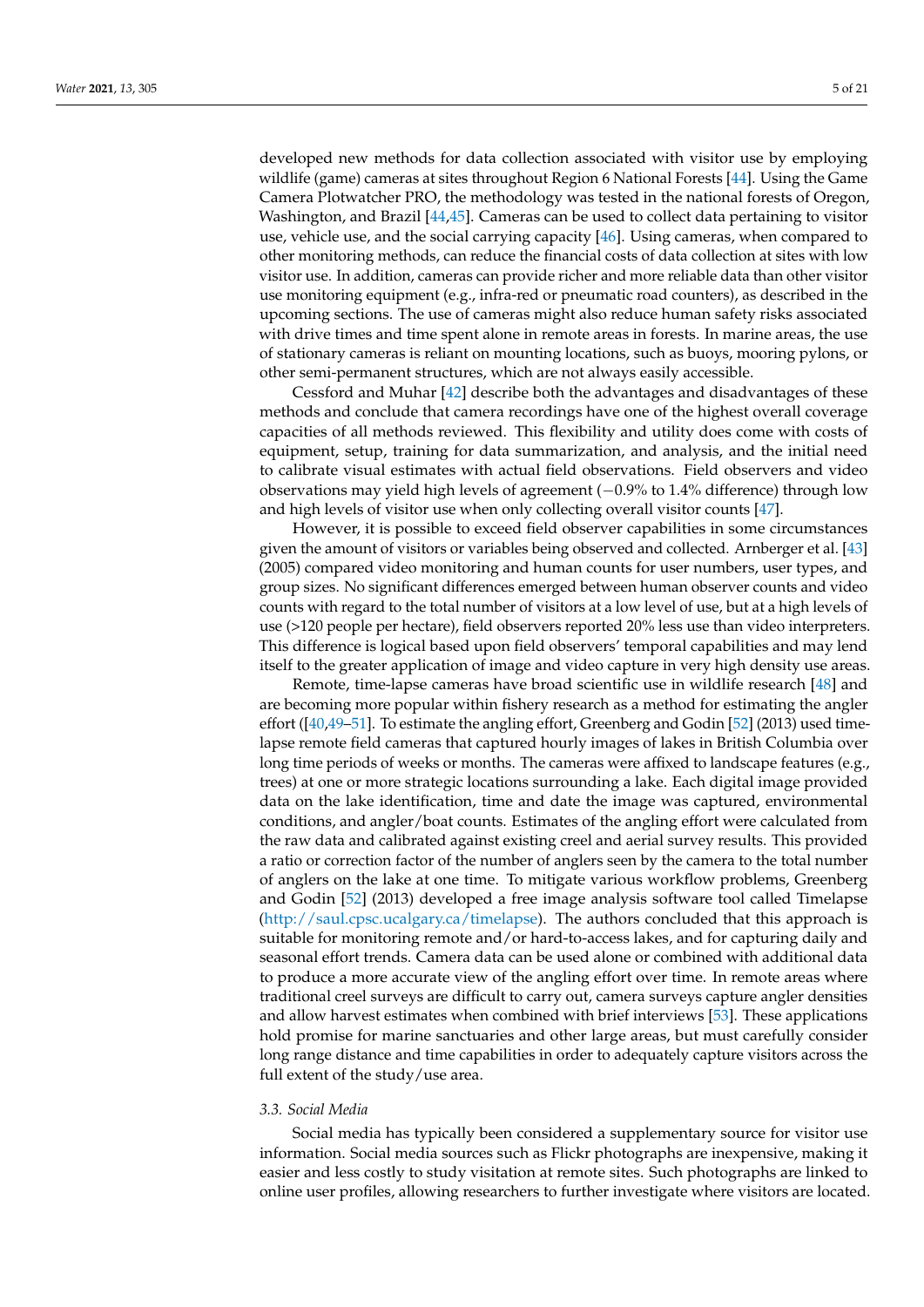Wood et al. [\[54\]](#page-18-18) (2013) studied the relationship between Flickr photographs at over 800 recreation sites around the world and found a significant correlation between visitation rates measured by the photos and by standard reporting methods. Uploaded photos are geo-tagged with the geographical coordinates of where the image was taken, and also include the date of when the image was taken. All metadata for public photos are accessible via the Flickr Application Programming Interface [\(https://www.flickr.com/services/api/\)](https://www.flickr.com/services/api/).

Sessions et al. [\[55\]](#page-18-19) (2016) assessed the validity of using crowd-sourced photos from Flickr to estimate the number of visitors to a National Park in a given month, and to infer information about their travel habits and recreational preferences. Monthly photo-userdays were computed with the InVEST software package. The data were compared to empirical data collected by the National Park Service Visitor Use Statistics. In their results, the majority of statistical models, fit per park, produced visitor estimates that fell within the range of observed counts by the National Park Service.

It is important to consider that each measurement technique for counting visitors involves sampling error and biases that cause it to vary from the true population of visitors. The Flickr data are biased by the popularity of the website, which varies by year; geography; and user groups. Accordingly, using social media to estimate visitation may yield a sample of slightly different subsets of the visitor population.

#### *3.4. Counting Devices*

The devices used to make indirect counts of visitors can include pressure plate and photoelectric trail counters, photo-graphic equipment, and electronic or pneumatic vehicle counters. Electronic and pneumatic-tube-type vehicle counters have been used to assess visitor use in backcountry areas with dispersed use, and developed areas accessed by roads, such as campgrounds, scenic overlooks, and boat docks. Such counting devices, coupled with direct counts of the number of visitors, have been used to estimate visitation. Until recently, the U.S. Forest Service used both pneumatic and infra-red counting devices as part of their National Visitor Use Monitoring Program. Both types of counters have 24-h timers to regulate counts per day. The pneumatic-tube device (e.g., K-Hill Signal Company, Inc.) counts the number of vehicles entering or exiting a particular location. Specifically, the device counts every axle that crosses it, but the face of the counter shows a "1" after two axles cross it. This is an automatic setting used because most vehicles are two axles. The traffic counter must be installed properly and must be calibrated before using it.

Infra-red counters (e.g., TrailMaster 1500 Active Infrared Trail Monitor) function in a similar way, counting anything that passes through the beam between the transmitter and receiver. Infrared energy is emitted from the transmitter in short pulses and is detected by the receiver. The receiver registers a count when the infrared beam is interrupted by the presence of a physical object, such as a human being. The TrailMaster 1550 model stores up to 16,000 pass-by events, with each recorded event containing a date and time stamp accurate to the minute. Both the receiver and transmitter must be vertically aligned for the system to give reliable results. For example, the transmitter and receiver can be strapped to trees on either side of the spot being monitored.

Pettebone et al. [\[56\]](#page-18-20) (2013) used a TRAFx active infrared monitor (Canmore, Canada) and an Eco-Counter automated counter (Lannion, France) to collect trail use level data in Yosemite National Park. The TRAFx monitor system is comprised of a single infrared scope connected to a small memory unit. The monitor registers a count when the scope detects the infrared signature of a warm moving object (i.e., a passing hiker), and collects continuous data. The Eco-Counter monitoring system detects and quantifies the direction of a hiker's travel, in addition to overall hiker counts. The direction of hiker travel was estimated using the data from the Eco-Counter. The direction of travel needs to be estimated because the number of visitor arrivals at a location is used as a proxy for the total number of visitors in an area.

As automated infrared monitors have become a popular tool for estimating visitor use levels in national parks and protected natural areas, it is important to note that there are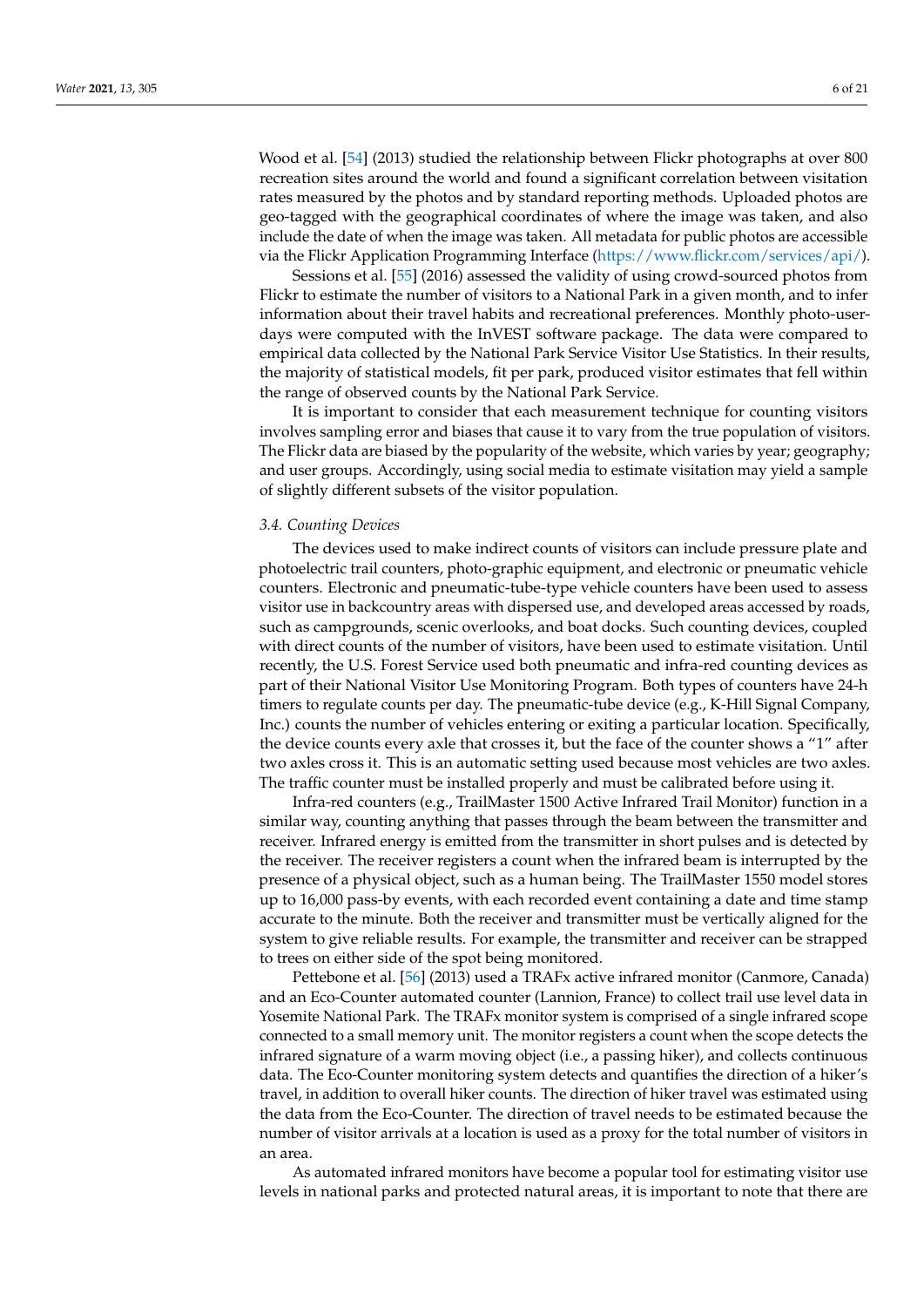counting errors associated with all automated counters. Therefore, procedures are often required to convert raw counter data into accurate estimates of recreational use. Pettebone et al. [\[57\]](#page-18-21) (2010) assessed the performance (i.e., degree of error) of automated trail traffic counters and documented procedures to correct counting errors associated with their use for measuring visitor use in Yosemite National Park. A series of statistical procedures were used to calibrate raw monitor data to produce accurate estimates of visitor use at each of the study sites. Direct observations of visitor use were compared to counts collected by automated visitor monitor equipment (TrailMaster 1550 active infrared monitors). The results of the study suggested a strong statistical relationship between observation-based visitor counts and monitor counts, which further supports confidence in the use of monitors for estimating recreational use in national parks and protected natural areas. However, researchers and managers who choose to apply automated counters to estimate visitor use should also provide personnel to collect direct observations. Otherwise, automated counters that are not calibrated cannot be used as a proxy for visitor use estimates. The use of multiple types of observations can also address the technical limitations of employing automated counters. Automated visitor counters do not discriminate between different types of users (or objects or animals). For example, visitor counts can be skewed by wildlife passing through a monitor's detection range.

## *3.5. Proxy Counts and Multipliers*

There are many times when, and locations where, visitors enter a site in a manner where direct or automated counting systems cannot always be used. Parks with "porous" boundaries or extremely remote areas require alternative approaches for estimating visitation and may include counts with expansion multipliers or sampled counts. The proxy count method uses a count of something other than visits that can be converted into a reasonable estimate of visitation, or an alternative measure that is statistically correlated with visitation. All proxies require some adjustment to convert the proxy count into a visit count.

Agencies such as the National Park Service and U.S. Forest Service commonly employ a variety of detection technologies and estimation methods using proxy counts, statistical relationships, or constants to estimate visitor use and provide continuous counts throughout the year. For example, rather than attempting to count each individual visit, parks may employ standard traffic monitoring technology to count and then convert vehicle counts into recreation or non-recreation visits using persons-per-vehicle multipliers [\[14\]](#page-17-6). The same procedure can be employed for visitors arriving by bus, boat, aircraft, canoe/kayak, motorcycle, or other modes of transportation. Large or unstaffed campgrounds, where counting individual stays each night would be impractical, use counts of campground sites occupied (from permits or daily observations) with persons-per-site multipliers. Employing an expansion multiplier allows parks to estimate all park visitations from a single count. Furthermore, the addition of proxy information can reduce variation in visitation estimates, thereby reducing the sample sizes required to make accurate estimates [\[58\]](#page-18-22).

In situations where individual visit or proxy counts cannot be used efficiently, managers can rely on statistical relationships between counted and uncounted areas. Statistical relationships between measured and unmeasured areas are often employed when a park has many entrances or if visitation in a remote area has a strong statistical relationship with an area that can be measured. For example, instead of covering every entrance with a traffic monitoring system (as described in the previous section), a park may monitor traffic at representative locations and use statistical relationships to estimate areas not covered by equipment. Using multiple sources of data and multiple pathways of visitation adds complexity to statistically modeling visitation across regions, but may be achievable in the proper settings [\[59\]](#page-18-23).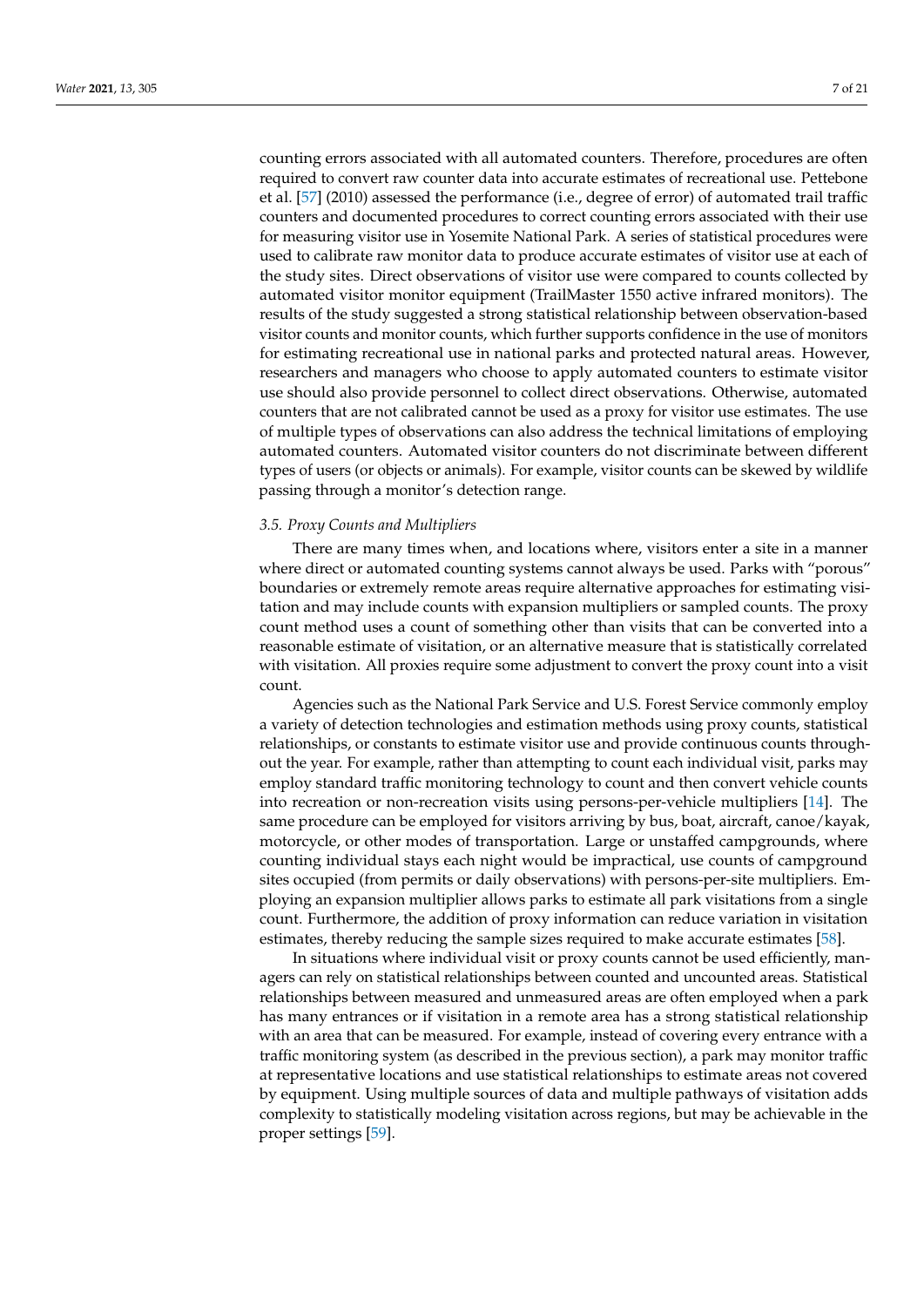# *3.6. GPS and Phone Data*

GPS visitor tracking allows for a direct measure of visitor spatial patterns, including the use density and distribution. Identifying this type of information is particularly important for parks and protected areas because the distribution and density of visitor use influence the biophysical and experiential impacts. The results of GPS visitor tracking can inform managers on strategies for zoning activities, reducing conflict between resource protection and open access goals.

Researchers have incorporated spatially-related social data in parks and protected areas to describe the value that visitors attribute to specific sites [\[60–](#page-18-24)[62\]](#page-18-25), to understand where visitors actually travel  $[8,63,64]$  $[8,63,64]$  $[8,63,64]$ , to identify and examine the quantity and timing of use [\[65](#page-19-2)[,66\]](#page-19-3), and to determine the suitability of landscapes and related resources for recreation [\[67](#page-19-4)[,68\]](#page-19-5). GPS visitor tracking has been used in Yosemite National Park, Rocky Mountain National Park, and the Teton Range to measure the frequency, timing, and intensity of use [\[8\]](#page-17-0). Beeco et al. [\[64\]](#page-19-1) (2014) used GPS tracking of visitor use and recreation suitability mapping to compare and contrast actual visitor travel patterns with mapped preferences for natural resource features.

Although GPS-based tracking methods have helped researchers to understand the spatial-temporal dimensions of visitor behavior, few studies have been able to capture the seasonal and spatial variability for an extended period of time due to limited sample sizes and short data collection periods. A common practice in GPS tracking studies is to hand out a GPS device to participants, which has several disadvantages, such as high equipment investment costs, concerns regarding the retrieval of units, and possible effects on human spatial behavior due to participants' awareness of the device. Researchers have also noted that the limited battery life and data storage of tracking devices represent a difficulty in using GPS-based methods to track visitor behavior within backcountry settings or multi-day trips [\[69\]](#page-19-6).

The development of GPS-based mobile technology and applications is advancing the ways in which researchers can overcome some of the aforementioned obstacles. Accurate and rich spatial-temporal data can be extracted from mobile devices (i.e., smartphones) to accurately track visitor movement across time and space. Due to the widespread use of smartphones, user-activated GPS-based mobile applications and software can track users' real outdoor activities and generate accurate time and location information [\[70](#page-19-7)[,71\]](#page-19-8).

There is a large amount of time stamped geographical information available on the hard drives of mobile operators, which can be used in geographical and other relevant studies. Passive mobile positioning data are automatically stored in the memory of mobile operators in the form of log files at the time of any outgoing call or texting activity [\[72\]](#page-19-9). For billing purposes, when a mobile device is used, the mobile phone operators store the data about the mobile device, including the identification code, location, type of event, day and hour, service, duration of the connection, etc. [\[73\]](#page-19-10). Those records are called Call Detail Records. The accuracy of spatial location information depends on the structure of the mobile tower network. Passive mobile positioning data have been used in demographic research describing the spatial and temporal mobility of people in urban settings [\[74](#page-19-11)[,75\]](#page-19-12) and patterns in tourism [\[72\]](#page-19-9). Additionally, all mobile phones have a subscriber identity module, commonly known as a SIM card. A SIM card communicates with a mobile phone network through mobile phone towers. Every time a SIM card calls, the mobile phone network database records which tower connects the call. This database allows each SIM card's position to be followed over time with the accuracy of the mobile phone towers' coverage areas. Coverage areas vary from approximately 1 to 100 km<sup>2</sup> [\[72\]](#page-19-9).

## *3.7. Acoustics, Buoys, and Drones*

Traditional in situ monitoring techniques rely on either a single autonomous surface vehicle (ASV) or a fixed network of sensors. However, neither existing technology is suitable or efficient for robust monitoring and tracking in large marine environments. The development of new designs of ASVs are beginning to offer robotic innovations in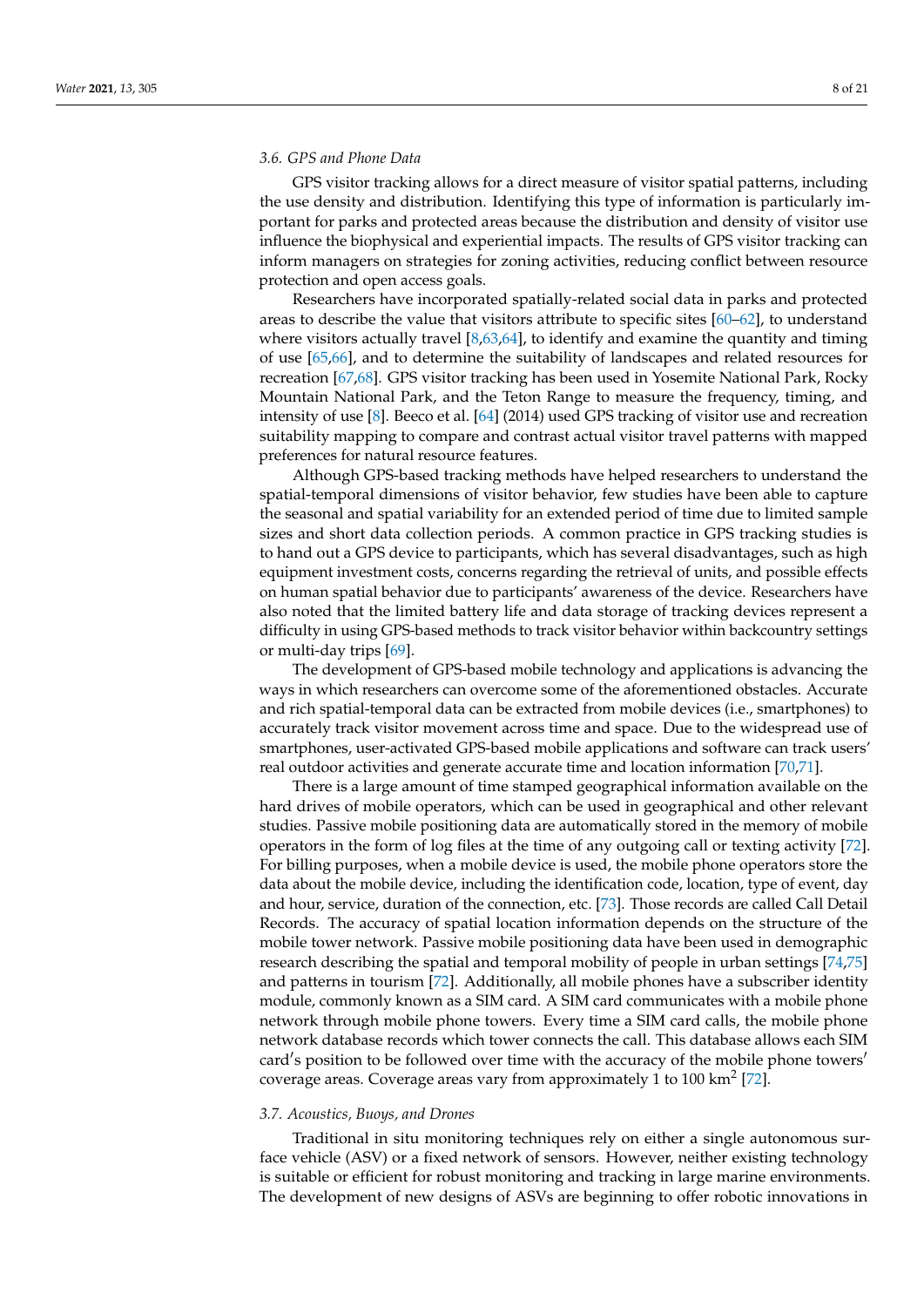environmental monitoring. For example, the Chesapeake Bay Interpretive Buoy System is a smart, stationary buoy designed by the National Oceanic and Atmospheric Administration (NOAA) to monitor various environmental features related to the water quality, oceanography, and meteorology [\(http://buoybay.noaa.gov/\)](http://buoybay.noaa.gov/). While buoys such as these are stationary, researchers are also designing mobile buoys. Zoss et al. [\[76\]](#page-19-13) (2018) designed, constructed, and tested a large distributed system of ASVs in the form of self-propelled buoys capable of operating in open waters. The authors suggested that their multi-robot system offers a new metric for quantifying effective coverage and monitoring of coastalmarine environments.

The use of drones, also called unoccupied aircraft systems (UASs) or unmanned aerial vehicles/systems (UAVs), in marine science and conservation is growing rapidly. Drones operate under radiofrequencies and pre-programmed GPS-guided flight scripts that provide near-real-time data on the people, processes, and landscapes they survey, including inaccessible areas [\[77,](#page-19-14)[78\]](#page-19-15). Data can be collected directly by individual researchers under a greater array of weather conditions and with a centimeter-scale spatial resolution. The timing of surveys and spatial coverage are user defined, which allows for efficient, on-demand sampling across multiple scales. This flexibility allows researchers to conduct studies that identify causal processes. Drones present great opportunities for enhancing conservation and management tasks [\[79\]](#page-19-16), including both legal and illegal fishing, unreported and unregulated fishing [\[80\]](#page-19-17), and mapping and monitoring coastal-marine areas [\[78,](#page-19-15)[81\]](#page-19-18). Drones have been used to monitor and map fish nursery grounds, seagrass in coastal ecosystems of Cape Lookout National Seashore, and maritime archaeological sites and infrastructure [\[78\]](#page-19-15). Drone mapping was conducted for the Ghost Fleet of Mallows Bay in support of a nomination to be listed as a U.S. National Marine Sanctuary.

Drones are frequently being used to assess the abundance and density of marine organisms, including seabirds [\[82\]](#page-19-19), dugongs [\[83\]](#page-19-20), sea turtles [\[84\]](#page-19-21), and sharks and rays [\[85\]](#page-19-22). In some cases, these assessments are done using relatively large fixed-wing drones with a flight endurance of more than 15 h [\[83\]](#page-19-20), whereas others focus on smaller regions and use small drones [\[84\]](#page-19-21). Multirotor drones are also employed for these purposes [\[85\]](#page-19-22), often for nearshore regions due to the limited flight times of most multirotor drones. Bathymetric surveys in shallow water habitats are capable of using UAVs and have notable potential for use in areas where the coastal physiography inhibits the use of vessels to accomplish surveys [\[86\]](#page-19-23).

Studies have compared traditional counting methods with new drone-based approaches. For example, Johnston et al. [\[87\]](#page-19-24) (2017) compared grey seal (*Halichoerus grypus*) colony counts collected by small fixed-wing drones with data collected by an occupied Twin Otter aircraft. They concluded that drone-based imagery was as good as, if not better than, that produced through the traditional method, and that drone counts of seals were reliable for population assessment purposes. Hodgson et al. [\[88\]](#page-19-25) (2018) also support this conclusion, suggesting that drone-based counts may provide better data. Physical habitat assessment variables were found to be closely correlated when measured on the ground and with a UAV flown at heights varying from 30 to 120 m above the ground [\[89\]](#page-19-26). The potential for visitor monitoring is amplified when one considers the versatility of the imagery capabilities of UAVs. Sensors may be used on UAVs which collect normal imagery (RGB lens), near-infrared (NIR) light, 3D point clouds, digital elevation and surface models (DEM/DSM), and light detection and ranging (LiDAR) models, among others. The precision of these spectral tools can be quite specific and has been demonstrated in forestry applications [\[90](#page-19-27)[,91\]](#page-20-0), as well as fine-scale riverine habitat assessment [\[89](#page-19-26)[,92\]](#page-20-1).

Multimodal or cross-domain systems are continuously being developed and used for both land- and marine-based missions. For instance, Weisler et al. [\[93\]](#page-20-2) (2017) have developed a cross-domain fixed-wing drone that can fly over ocean areas for visual surveys, and then land in the water and dive below the surface to conduct submerged observations. An advanced system such as this has the potential to collect a variety of human and oceanic data in one flight.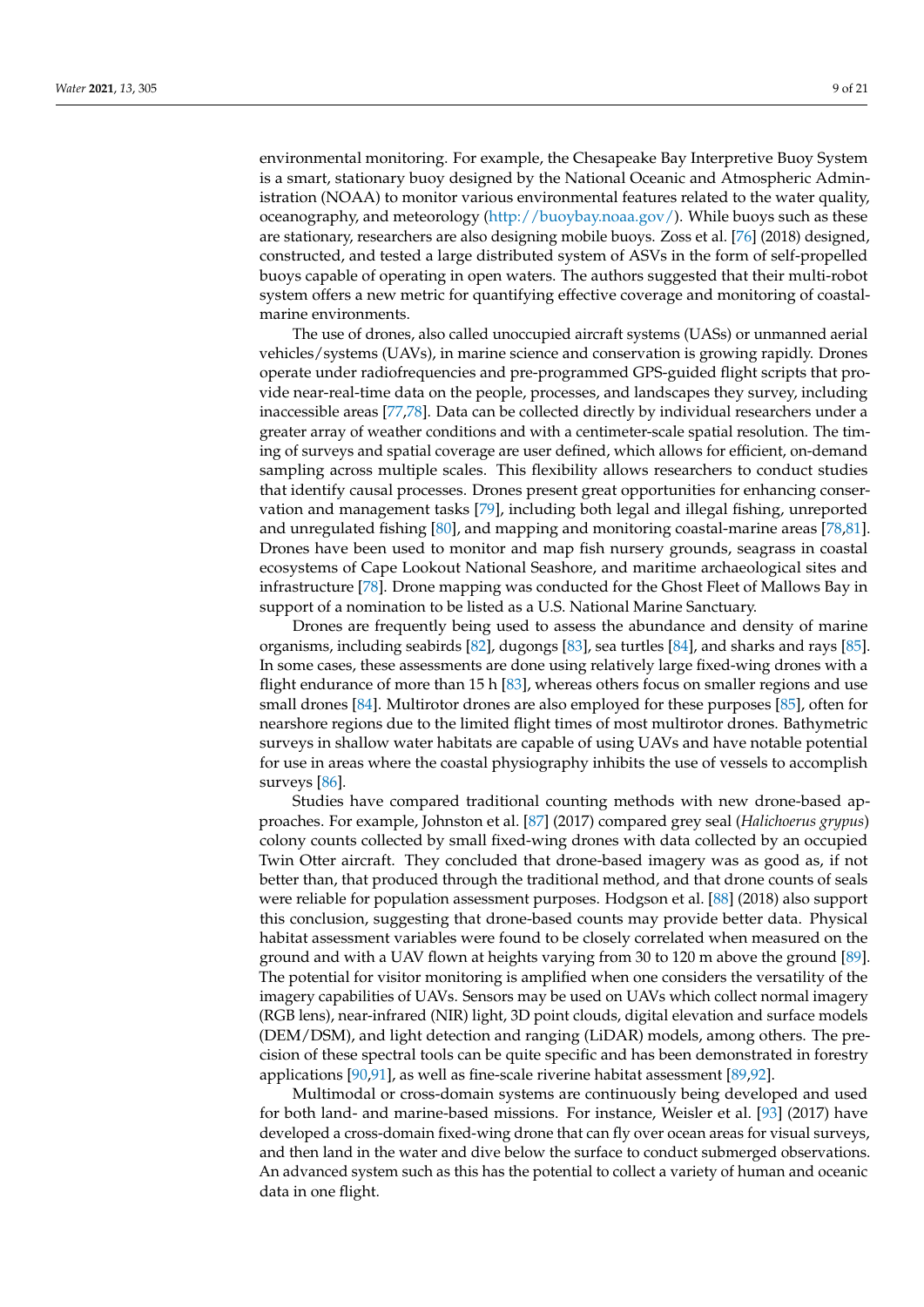There are many challenges when using drones to study humans in marine systems, including obvious ethical and legal limitations associated with privacy and safety concerns. To fly drones in the United States, researchers need to get clearance (e.g., 14 CFR part 107 or Section 44807 Exemption) from the Federal Aviation Authority, which bans the commercial use of drones in U.S. airspace, including for academic research. Other challenges are more technological or financial limitations. Basic, off-the-shelf drones can cost less than \$1000, but a programmable model equipped with high-resolution imaging systems can cost at least \$20,000 to \$50,000. The availability of small, low-cost, easy-to-operate consumer drones has the potential to greatly increase the capability of coastal resource managers to continuously monitor both wildlife and human activities in large marine areas [\[94\]](#page-20-3).

#### *3.8. Vessel Monitoring Systems*

In remote aquatic areas where direct observation, even across long ranges, is not possible, advanced technologies which rely on satellite signal transmissions may offer utility. One such example is the vessel monitoring system (VMS), which consists of a National Marine Fisheries Service (NMFS)-type-approved VMS transmitter that automatically determines a vessel's position and transmits that position to an NMFS-approved communications service provider. A communications service provider receives the transmission and relays it to NMFS. Used for commercial fishing vessels in the U.S. Exclusive Economic Zone (EEZ), VMS is a satellite surveillance system which can monitor the location and movement of vessels. Certain vessels are required to carry on-board GPS transceiver units, which relay information via satellite at certain intervals of activity. The information sent generally includes vessel identification and the time, date, and location, and is mapped and displayed in a database available to enforcement officials. Each vessel typically sends position reports once an hour, but increases intervals when the vessel is approaching an environmentally-sensitive area. Alerts can be sent to the VMS technicians and other personnel when a particular vessel location might require additional inquiry or contact with the vessel operator.

The VMS program currently monitors more than 4000 vessels, making it the largest national VMS fleet in the world [\[95\]](#page-20-4). The system operates 24 h a day, 7 days a week, with near-perfect accuracy. The VMS program is comprised of five regions within NOAA's Fisheries Service, which include the Northeast Region, Northwest Region, Pacific Islands Region, Southeast Region, and Alaska Region. For instance, in the Pacific Coast groundfish fishery, the position data are primarily used to monitor fishing activity relative to closed areas. In the Northwest Region, three types of vessels are required to have a VMS: (1) Any vessel registered for use with a limited entry endorsed permit (i.e., not a Mothership( MS) permit) that fishes in state or federal waters 0–200 nm offshore of the states of Washington, Oregon, or California; (2) any vessel that uses non-groundfish trawl gear to fish in the EEZ; or (3) any vessel that uses open access gear (e.g., long lines, traps, etc.) to take and retain, or possess groundfish in the EEZ or land groundfish taken in the EEZ.

Research using VMS data to estimate the fishing effort has been conducted since at least 1998, when the adoption of VMS became more widespread (see the review by Lee et al. from 2010 [\[96\]](#page-20-5)). Using variation in data, such as the speed and location, researchers often attempt to identify the fishing effort spatially. However, the methodologies used are specific to the research questions and standardization of using VMS data is needed and has begun to become developed [\[96\]](#page-20-5). The continued use of VMS data in contemporary fishery research highlights its utility. Watson and Haynie [\[97\]](#page-20-6) (2016) identified approximately 30,000 trips made by vessels that targeted walleye pollock (*Gadus chalcogrammus*) in the Eastern Bering Sea from 2008 to 2014 using VMS and landings data. Gonzalez-Mirelis et al. [\[98\]](#page-20-7) (2014) used vessel monitoring system data to map the distribution of prawn trawling and calculate the fishing intensity in a marine protected area in Sweden. The combination of accurate location data with activity data may be very useful for measuring visitation in aquatic environments, especially those with defined borders, such as marine protected areas.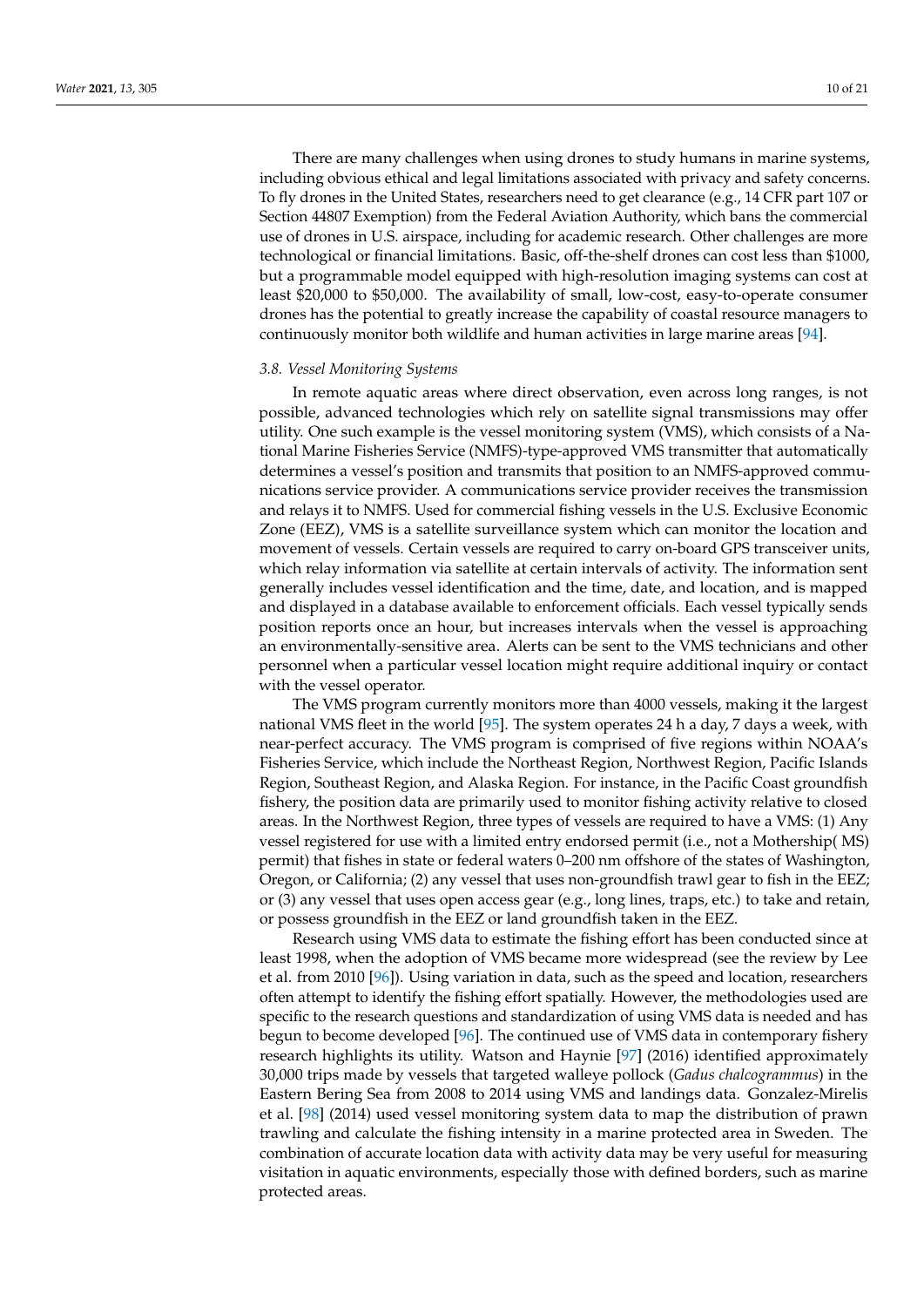Another system which monitors vessels remotely is the Automatic Identification System (AIS). It is both a ship-to-ship and ship-to-shore system designed primarily for safety of navigation and used similarly throughout the world. AIS has been in use since 2001, with requirements for certain size vessels pertaining to Safety of Life At Sea (SOLAS) as of 1 July 2002. Information such as the tonnage, speed, and bearing are typically included in transmissions as AIS transceivers are typically attached to shipboard electronic charting systems. These data make AIS a useful tool for communicating additional information for mariners and shore side authorities. McGillivary et al. [\[99\]](#page-20-8) (2009) discussed the use of AIS technology that was implemented in ship traffic transit areas of the Stellwagen Bank National Marine Sanctuary to minimize ship interactions with endangered whales. While this technology is currently required on larger vessels, it is becoming more commonly employed on all vessel types and sizes. This system shows promise for the remote detection of vessels with location and additional real-time attributes, which may be beneficial to counting visitation within certain boundaries.

## **4. Applications in Marine Areas and an Alternative Proposal**

A number of studies have examined visitor use in a variety of marine areas, including National Parks and Monuments; National Marine Sanctuaries; and marine reserves in Florida, U.S. Virgin Islands, Hawaii, Guam, American Samoa, and the Northern Mariana Islands. Studies in the Dry Tortugas National Park and Buck Island Reef National Monument obtained a representative sample of scuba divers and snorkelers, providing baseline data on visitors' knowledge of park resources and ecosystem conditions, their perceptions of threats to ecosystem health, and their duty to act responsibly as recreational users [\[35,](#page-18-0)[36\]](#page-18-1). This information assisted park managers in assessing recreational impacts, visitor satisfaction and enjoyment, and how to communicate stewardship messages to visitors and the public at large. Studies in the Western Pacific interviewed and conducted both internet and mail surveys with commercial, recreational, and subsistence fishermen on their perceptions of procedural justice, fairness, and the management of marine protected areas [\[33\]](#page-17-21). These marine protected areas included areas that were already established, newly designated, and proposed.

In Australia, Castley et al. [\[100\]](#page-20-9) (2009) developed a framework that integrates visitor monitoring and evaluation within adaptive management cycles to improve management responses in Australia's marine protected areas. The framework uses existing management processes, where possible, for focusing monitoring efforts and selecting appropriate ecological indicators. This focus is achieved through a process of the prioritization of natural assets used by visitors, or those likely to be impacted by visitor use. The framework follows a hierarchical, sequential, adaptive cycle of identifying natural asset values and their vulnerability and use by visitors to derive appropriate indicators for monitoring.

Wardell and Moore [\[101\]](#page-20-10) (2005) have provided an overview of visitor use studies in marine protected areas of Australia. Total annual visitor numbers are collected using mechanical vehicle counters and electronic MetroCount vehicle classification units, pedestrian counters, observation counts, entry fees, camping fees, permits, registration logbooks, commercial tour operators, and aerial photos in Western Australia. MetroCount classifiers and observation counts data are entered into the Visitor Information and Statistics Program (VISTAT) databases. Entries are made into fields for each data collection method, such as MetroCount data and observation data. The average number of passengers per vehicle is also entered into the system and the database then automatically calculates the total number of visits for the park or recreation site. For example, vehicle classifier data are multiplied by a vehicle occupancy rate calculated for each vehicle type. Data from the vehicle classifiers are entered each month and split into vehicle types. For each vehicle class, the average vehicle occupancy rate is calculated for each season (peak, low, or shoulder), and this process must be carried out for all vehicle counting units. VISTAT databases automatically sum individual park figures to provide the total number of visits across each district, region, etc.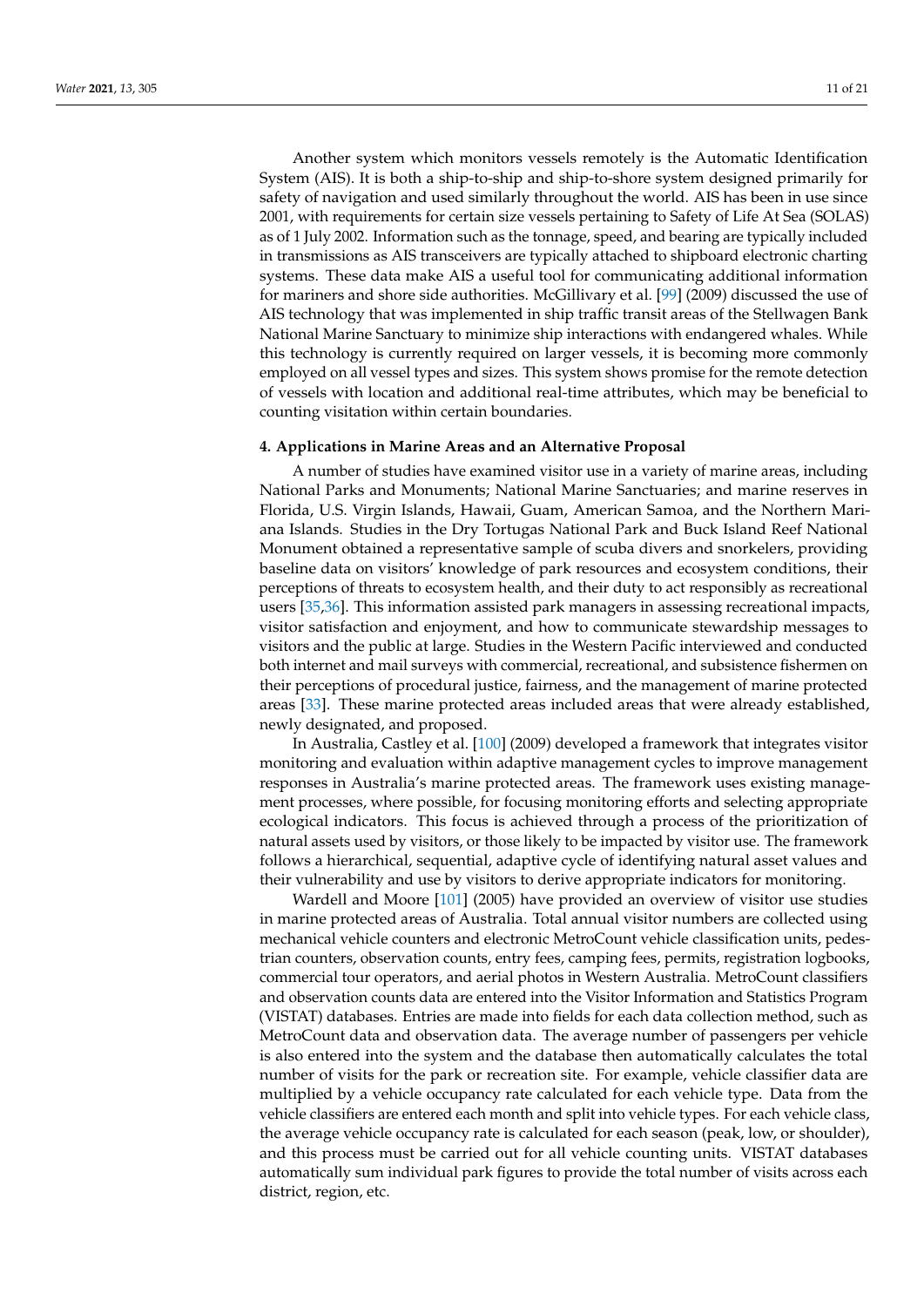Research on visitation in Brazil is a relatively new concept [\[19\]](#page-17-10), with much of the visitation research taking place in federally managed settings. The US Forest Service International Programs (USFS-IP) and US Agency for International Development (USAID) developed a partnership that allowed for standardized visitor monitoring pilot studies in selected protected areas. Under this partnership, several public use training courses were held with staff from Brazil's National Park Service (Instituto Chico Mendes de Conservação da Biodiversidade (ICMBio)). The training related to visitor counting resulted in a "Normative Instruction", which presented the guidelines for monitoring visitation and highlighted different methodologies to be used in Brazil's visitor counting projects [\[102\]](#page-20-11). The Normative Instruction outlined a method for monitoring the number of visits for the institutional planning and management of public use of all federal protected areas (e.g., national forests, national parks, wildlife preserves, etc.) that have visitation for recreational, sporting, educational, cultural, or religious purposes.

In Brazilian coastal areas, there are a few examples of visitor counting. One of these is Fernando de Noronha Archipelago, located 545 km off the coast and Brazil's northeastern capital of Pernambuco (Recife). Noronha is one of Brazil's premier coastal and beach natural settings, and visitor use on much of the island is managed by a concessionaire (Econoronha). Visitor counting is achieved through counts of entrance fees, and multiplied by the number of days of stay [\[102](#page-20-11)[,103\]](#page-20-12). At Jericoacoara National Park, which is a coastal protected area located in the state of Ceará, visitation estimates are used. The average length of stay for visitors in lodging facilities in the village of Jericoacoara is 3.7 days and 357,536 visitors per year, with total annual visitation estimated to be 1,322,883 recreation days. These data are provided to ICMBio by the Jericoacoara Business Council. Furthermore, at Pirajubaé Marine Extractive Reserve (another type of protected area in Brazil), the number of visitors is reported by the local community.

In the Amazon region of Brazil, the Tapajos National Forest makes use of a gate and sign-in system and infrequent survey research [\[103,](#page-20-12)[104\]](#page-20-13), and in the state of Parana, the Campos Gerais National Park only makes use of infrequent survey research [\[105\]](#page-20-14). Visitation monitoring varies greatly across Brazil's protected areas, and visitation counting is still being standardized across ICMBio protected areas. Nonetheless, ICMBio resource managers are in fact following best practices of more developed protected area systems, such as those of the United States and the European Union [\[106\]](#page-20-15).

## *Alternative Proposal*

Choosing an efficient and reasonably accurate method for estimating visitor use in large marine areas is a challenging task. Estimation methods that control for primary sources of bias can be expensive or logistically prohibitive. Adopting these methods requires a substantial investment on the part of the resource management agency. On the other hand, methods that are relatively inexpensive and easy to administer can yield unreliable data. Basing management decisions on questionable data could result in an undesirable mix of hidden costs and management problems. While there are no clean and easy solutions, there are four key requirements that must be met in most situations: (1) The method must generate reliable and accurate estimates of visitation counts; (2) the method must be efficient for the given monitoring area, with respect to time, logistics, and costs; (3) the method should provide valid and reliable information on the type and purpose of visitor trips; and (4) the method should generate visitation data in categories and/or segments that are applicable to the protected area attributes and managing agency requirements.

The methods presented in this review vary in terms of the complexity, costs, level of accuracy, and detailed information they provide. A summary of these methods is provided in Table [1,](#page-15-0) thereby providing resource managers with a consolidated resource to assist them in selecting methods best suited for their specific monitoring needs. For each method, the table summarizes the principal means of collecting data, the type of use data (i.e., activity, date, group size, etc.), the type of visitor data (i.e., information on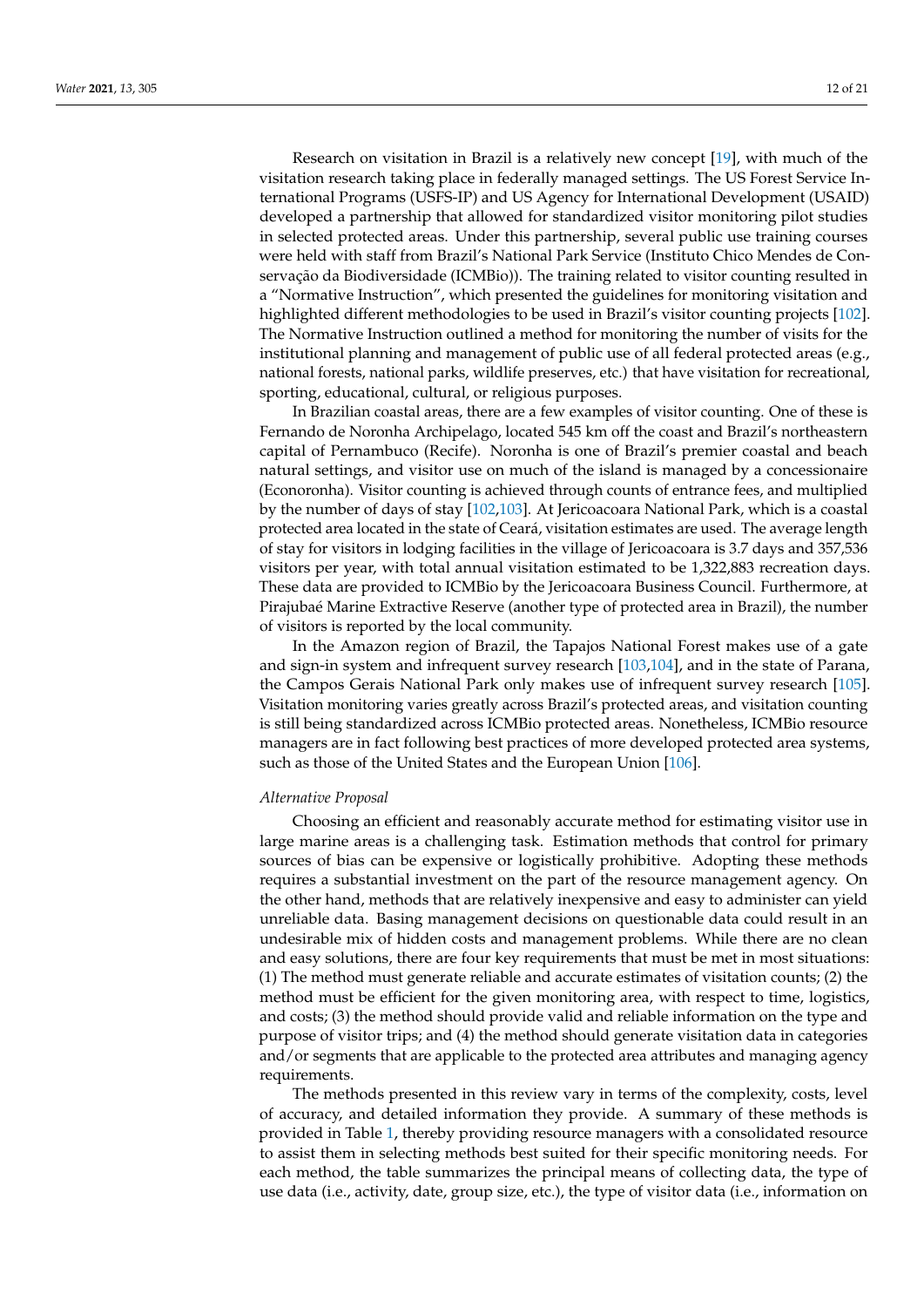human dimensions, behavior, etc.), the costs to administrators (low, moderate, or high), and the costs to visitors (low, moderate, or high) (Table [1\)](#page-15-0). In determining costs to visitors, we assumed that costs are highest when freedom of choice and action are compromised by regulations and restraints to the visitor's experience. Although it is difficult to define costs to administrators, particularly in dollar terms, some general assessments for each method are given based on the budgetary requirements, ease of application, and validity of findings. As collaborative efforts progress to subsequent tasks within a specific visitor monitoring framework, recommendations should be made on the feasibility of using each method in marine settings and at potential counting sites.

An alternative proposal to traditional and contemporary visitor counting methods that considers feasible methods at the site scale using specific attributes allows a generalized structure, but specific application, for visitor definitions in aquatic settings (Figure [1\)](#page-13-0). Such a proposal builds upon local knowledge of the setting and seeks to address weaknesses of monitoring while building upon existing strengths. Within the alternative framework, iterative phases allow the adaptive creation and modification of sampling methods that may be applicable to the visitor counting goals at a given aquatic site. Due to the complexities surrounding aquatic protected areas discussed throughout this review, a framework which follows iterative phases and includes input from experts with localized knowledge of the area of interest is recommended. Additionally, because all described visitor counting methods come with limitations that may be exacerbated in aquatic applications, reliance on a single method is typically discouraged. The availability of data may be the primary driver of the method's feasibility, which further emphasizes the importance of building local expert knowledge in the visitor monitoring process. Experts with knowledge of the area of interest may be critical in helping facilitate data sources that can be analyzed for visitor information or contacts. Once methods are finalized for application to a given aquatic area of study, it is also important to assess the quality of data produced by each method, as it relates to visitor information. For example, imagery taken from a satellite or drone may provide exact spatial data, but lack a temporal resolution beyond the moment of image capture. Automated vessel identification data may provide the spatial and temporal resolution of vessel traffic, but may not contain information about the number of people aboard the vessel or the specific activity being conducted within a protected area. Therefore, the strengths and weaknesses of each data source should be aligned in order to create the most comprehensive data collection approach that is specific and useful for the setting and resources available for monitoring.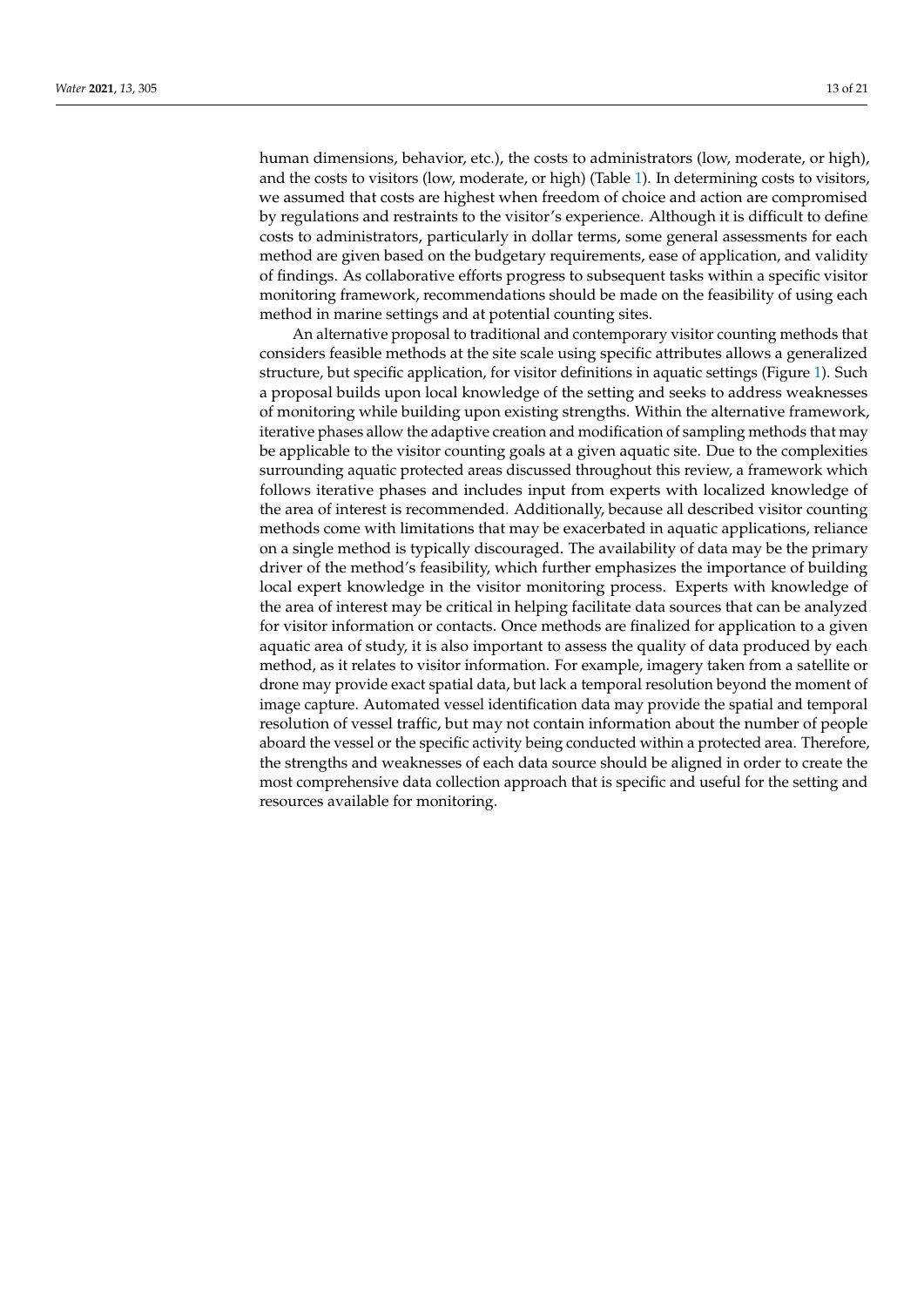<span id="page-13-0"></span>

Figure 1. Conceptual diagram of a visitor monitoring process that can be applied to aquatic protected areas. This process is adopted from the work of Burns et al. [\[107\]](#page-20-16) (2020), which outlines the process as it can be applied to National Marine  $S$  or turns sites within the U.S. The process covers four phases, from foundational assessment to application to field study Sanctuary sites within the U.S. The process covers four phases, from foundational assessment to application to field study and data collection. Critically, the incorporation of expert panel input and analysis of potential methods is included with the option to generate feedback and adapt to changing visitor monitoring demands.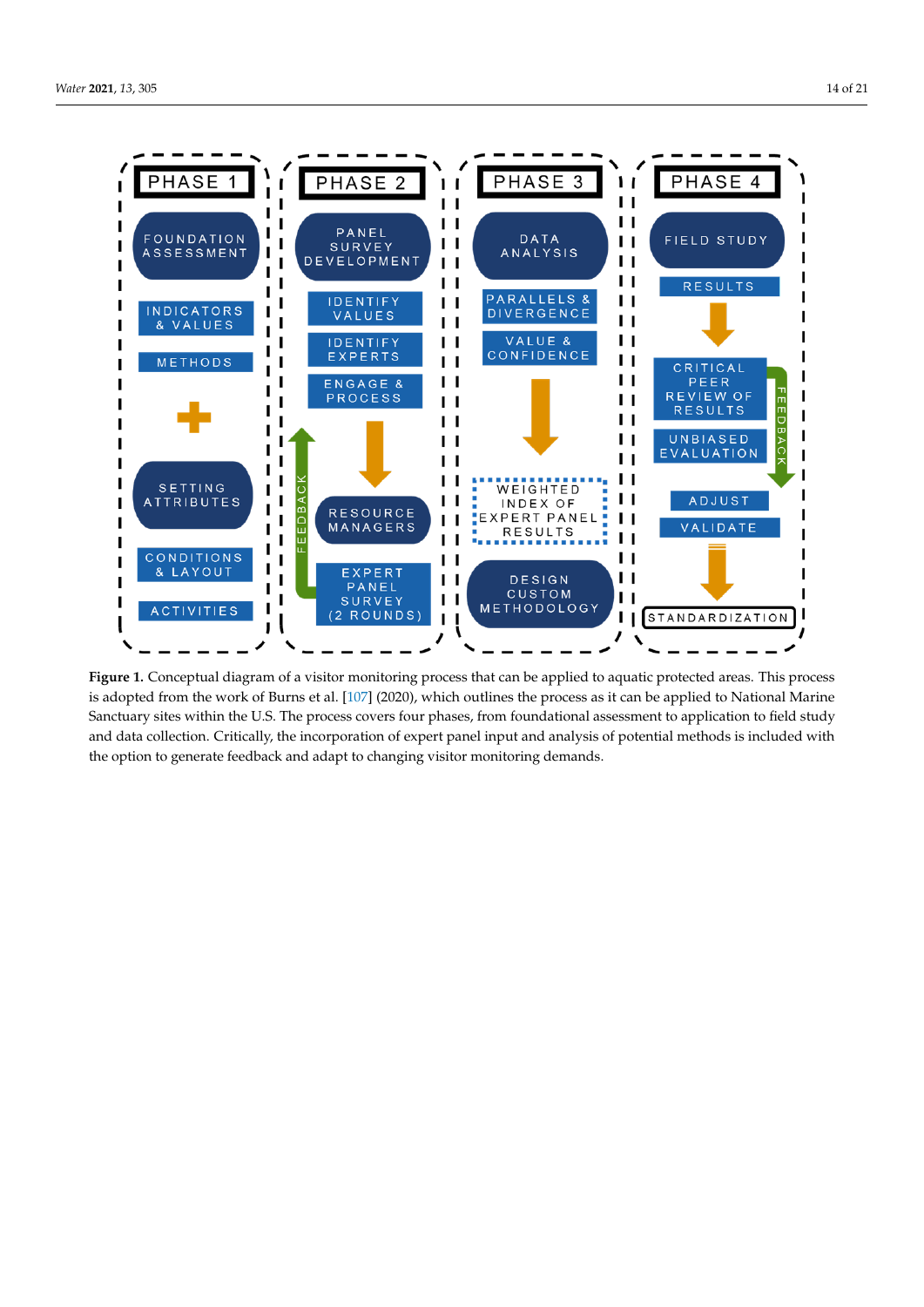Table 1. Reviewed visitor monitoring methods as applicable to aquatic protected areas. Categories should be weighed for comparison as they relate to the context of the aquatic area that requires visitor monitoring. Methods vary from simple to complex. Means of obtaining data may be variable, depending on the chosen method. Types of use and visitor data should be defined by the protected area and prioritized for management activities. Sources of bias/error should be minimized and controlled for as much as possible in visitation monitoring plans. Costs to administrators may be related to the budget, time, personnel, application, and data processing/validity. Costs to visitors may include imposition on the visitor experience, time constraints, and privacy concerns related to data collection methods. Category criteria should be weighted in any decisions that lead to a full monitoring plan, as certain criteria may hold a higher weight than others in specific site contexts.

| Method                                        | Principal Means of<br><b>Obtaining Data</b>                          | <b>Type of Use Data</b>                                       | <b>Type of Visitor Data</b>                          | <b>Sources of Bias/Error</b>                                                         | <b>Costs to Administrators</b>                                  | <b>Costs to Visitors</b>                   |
|-----------------------------------------------|----------------------------------------------------------------------|---------------------------------------------------------------|------------------------------------------------------|--------------------------------------------------------------------------------------|-----------------------------------------------------------------|--------------------------------------------|
| Voluntary<br>Self-Registration                | Registration at station or<br>office                                 | Activity, length of stay,<br>group size, travel mode,<br>date | General demographics<br>and behavior                 | Inaccurate information<br>reported                                                   | Low                                                             | Low                                        |
| <b>Mandatory Permits</b><br>Self-Registration | Online, station or office,<br>visitor center                         | Activity, length of stay,<br>group size, travel mode,<br>date | General demographics<br>and behavior                 | Inaccurate information<br>reported                                                   | Moderate: Issuing and<br>enforcement                            | Moderate: must obtain<br>before use        |
| Random Direct Field<br>Observation            | Obtrusive/unobtrusive<br>observation                                 | Activity, group size,<br>travel mode, date                    | None. Requires<br>additional survey<br>methods       | Unobserved and/or<br>incorrect observations,<br>double counting, use<br>fluctuations | Moderate: staff on<br>sampling days, design<br>difficulties     | Low-Moderate: onsite<br>contract           |
| <b>Convenient Direct Field</b><br>Observation | Obtrusive/unobtrusive<br>observation                                 | Activity, group size,<br>travel mode, date                    | None. Requires<br>additional survey<br>methods       | Disproportionate<br>sampling, unobserved<br>and/or incorrect<br>observations         | Low: staff make<br>observations at<br>convenience               | Low-Moderate:<br>observed onsite           |
| Mail or Internet Survey                       | Random sample of users<br>by mail/online                             | Detailed info on use,<br>activity, visit                      | Detailed info on human<br>dimensions and<br>behavior | Inadequate sampling,<br>low response rates,<br>inaccurate info                       | Moderate: study design,<br>implementation                       | Low: contact is off-site                   |
| Onsite Survey                                 | Random sample<br>surveyed or interviewed<br>onsite                   | Moderate info on use,<br>activity, visit                      | Moderate info on human<br>dimensions and<br>behavior | Inadequate sampling,<br>low response rates,<br>inaccurate info                       | Moderate-High: study<br>design, implementation,<br>staff onsite | High: imposes time<br>constraints          |
| Cordon Sampling                               | Visitors surveyed at<br>check point on access<br>routes when exiting | Activity, length of stay,<br>group size, travel mode,<br>date | Moderate info on human<br>dimensions and<br>behavior | Unobserved access<br>points, double counting,<br>use fluctuations                    | High: staff onsite<br>sampling                                  | Moderate-High:<br>imposes time constraints |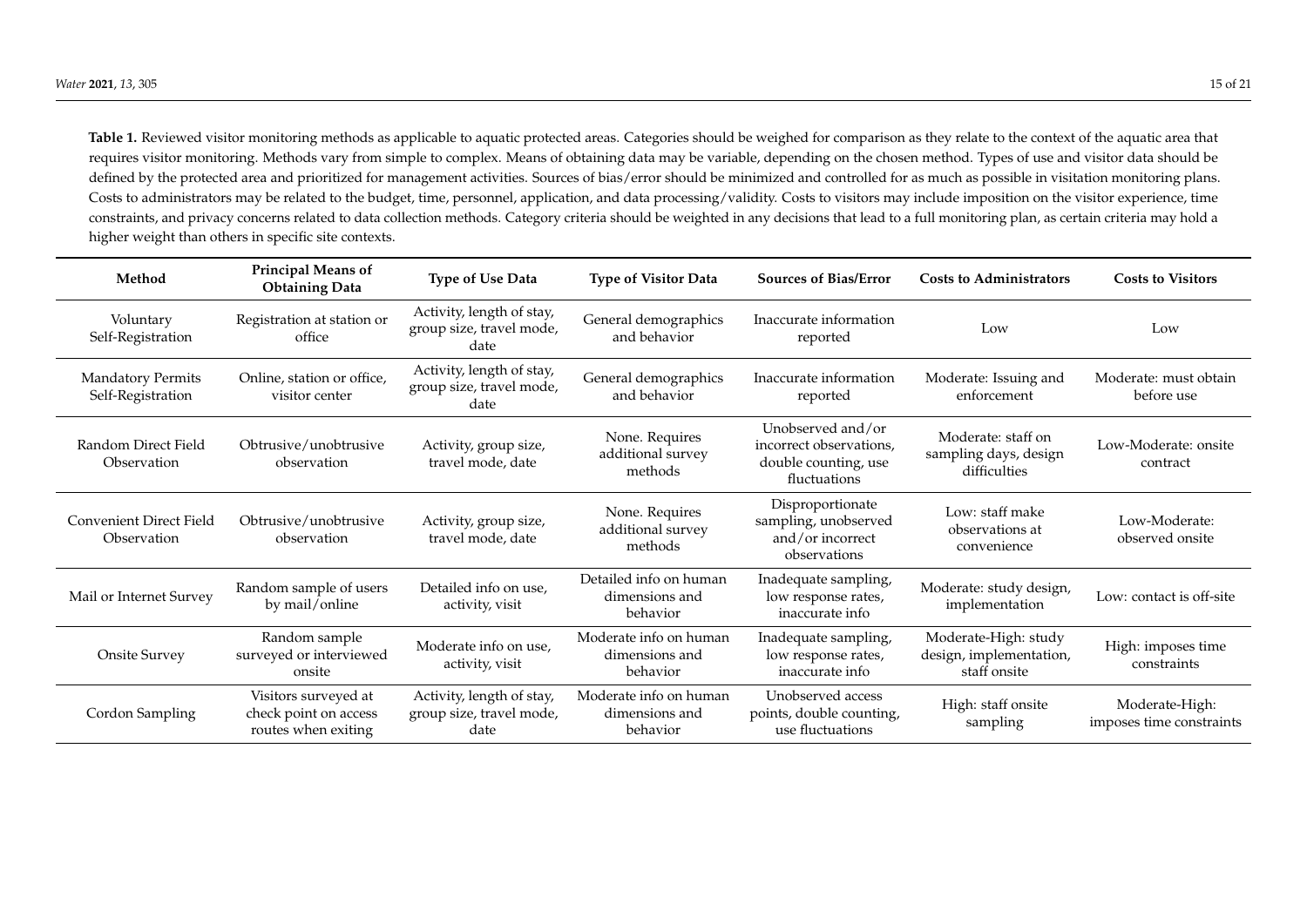<span id="page-15-0"></span>

| Method                                 | Principal Means of<br><b>Obtaining Data</b>        | <b>Type of Use Data</b>                               | <b>Type of Visitor Data</b>                    | <b>Sources of Bias/Error</b>                                                      | <b>Costs to Administrators</b>                          | <b>Costs to Visitors</b>         |
|----------------------------------------|----------------------------------------------------|-------------------------------------------------------|------------------------------------------------|-----------------------------------------------------------------------------------|---------------------------------------------------------|----------------------------------|
| <b>Aerial Observation</b>              | Tallies recorded during<br>random flight transects | Spatial and temporal use<br>density                   | None, requires<br>additional survey<br>methods | Inadequate flight<br>transects, incorrect<br>observations, visual<br>obstructions | High: pilots, observers,<br>flight costs                | Low: No contact with<br>visitors |
| Time-lapse or triggered<br>photography | Data extracted from<br>photos                      | Activity, time spent in<br>location, group size, date | None, requires<br>additional survey<br>methods | Unobserved access,<br>equipment failure,<br>double counting,<br>resolution        | Moderate: equipment<br>costs, installation,<br>analysis | Moderate: privacy<br>concerns    |
| Video                                  | Data extracted from<br>videos                      | Activity, time spent in<br>location, group size, date | None, requires<br>additional survey<br>methods | Unobserved access,<br>equipment failure,<br>double counting,<br>resolution        | Moderate: equipment<br>costs, installation,<br>analysis | Moderate: privacy<br>concerns    |
| <b>Automated Visitor</b><br>Counters   | Total use recorded by<br>counters                  | Number of visits                                      | None, requires<br>additional survey<br>methods | Unobserved access,<br>equipment failure,<br>double counting                       | Low-Moderate:<br>equipment and upkeep<br>costs          | Low: no interference             |
| <b>Electrical Traffic Counter</b>      | Total counts of vehicles<br>entering or exiting    | Vehicle counts, travel<br>mode, date                  | None, requires<br>additional survey<br>methods | Unobserved access,<br>equipment failure,<br>double counting,<br>inaccurate counts | Low-Moderate:<br>equipment and upkeep<br>costs          | Low: no interference             |
| <b>GPS</b>                             | GPS units or other<br>required hardware            | Spatial and temporal use,<br>movement                 | None, requires<br>additional survey<br>methods | Equipment failure,<br>positional error                                            | Moderate-High:<br>equipment costs                       | High: privacy concerns           |
| Acoustics, buoys, and<br>drones        | Satellite technology,<br>sensors, cameras          | Spatial and temporal use,<br>movement                 | None, requires<br>additional survey<br>methods | Equipment failure,<br>spatial resolution,<br>inaccuracy                           | High: equipment costs                                   | High: privacy concerns           |
| Vessel monitoring<br>system            | Satellite technology,<br>locations                 | Spatial and temporal use,<br>movement                 | None, requires<br>additional survey<br>methods | Equipment failure                                                                 | High: equipment costs,<br>data acquisition              | High: privacy concerns           |

**Table 1.** *Cont.*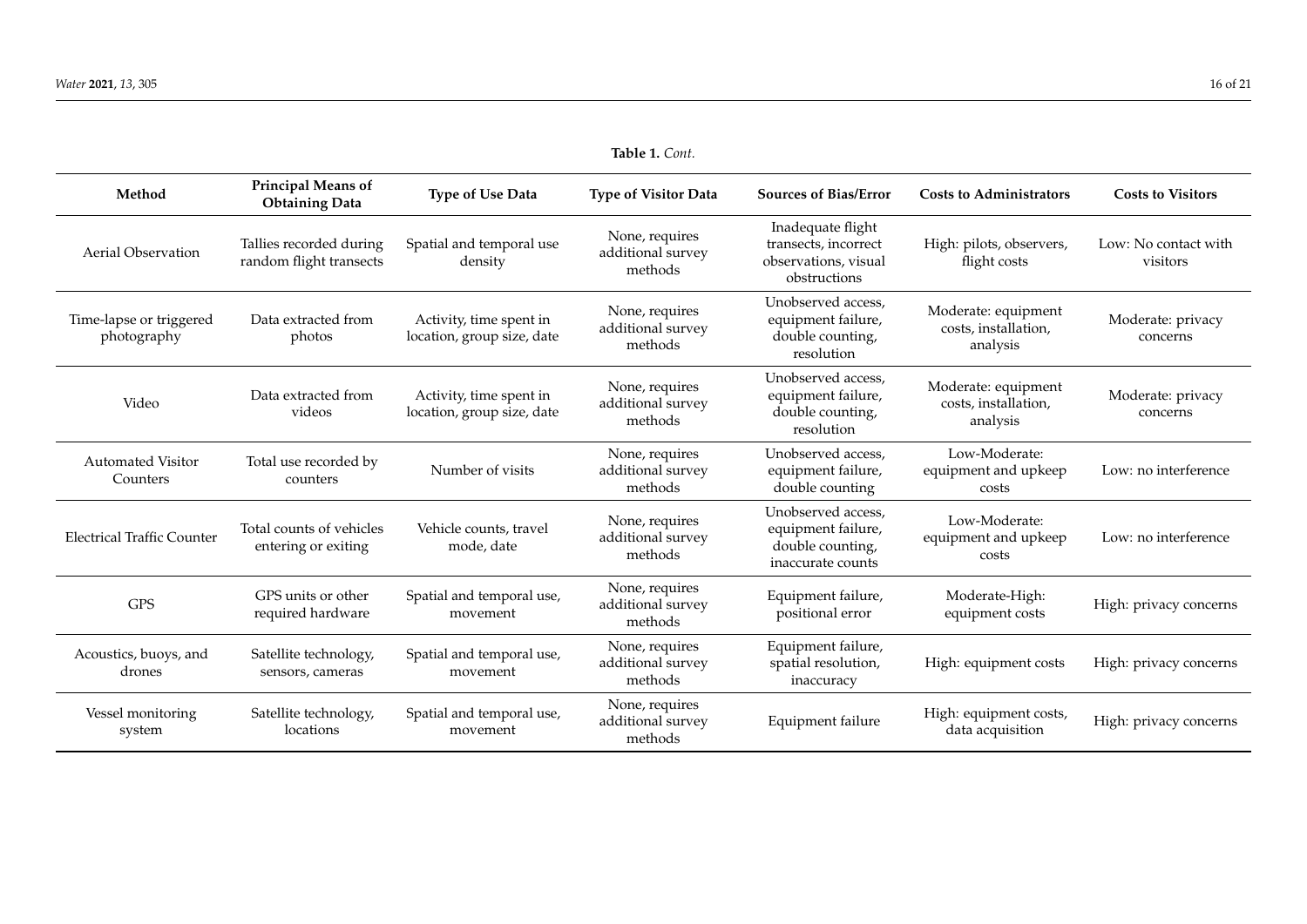# **5. Conclusions**

The review presented here is meant to capture existing visitor monitoring methods that are commonly used in terrestrial settings, and offer explanations of additional methods that are well-suited for application to marine and other aquatic settings. Additionally, an alternative proposal is illustrated, which seeks to select methods that offer the most utility for the context of a specific aquatic visitor monitoring project. High quality visitor monitoring may produce data that are essential in defining both the ecological and economic dynamics of aquatic protected areas. In such aquatic areas, the limitations of single visitor monitoring methods may be exacerbated by the challenges of the setting and thus, a combination of methods is proposed for obtaining the greatest level of monitoring coverage. It is important to consider the type of data obtained and not only the coverage of data across time and space, as the richness of the data may offer a higher or lower value for a given method in a specific context. Finally, it is important to consider the costs of methods for the administration of monitoring, but also for the visitors themselves. Data collection methods that may cover broad aquatic areas (e.g., aerial imaging or drone flights) may also incur higher costs to visitors with respect to disruption of their activities and/or privacy and should be weighed accordingly before adoption in a sampling plan. Following iterative steps that allow for the adaptation of sampling plans as site contexts and constraints are clarified will allow the best optimization among tradeoffs for visitor monitoring in such aquatic protected areas.

**Author Contributions:** Conceptualization, R.G.A., R.C.B. and M.E.A.; resources, D.S.; writing original draft preparation, R.G.A., M.E.A., R.C.B. and J.C.M.; writing—review and editing, R.G.A. and R.C.B.; project administration, R.C.B. and D.S.; funding acquisition, R.C.B. and D.S. All authors have read and agreed to the published version of the manuscript.

**Funding:** This research was funded by the National Marine Sanctuary Foundation, award number 19-04-B-210.

**Institutional Review Board Statement:** Not applicable.

**Informed Consent Statement:** Not applicable.

**Data Availability Statement:** No new data were created or analyzed in this study. Data sharing is not applicable to this review.

**Acknowledgments:** The authors would like to thank staff at the NOAA Office of National Marine Sanctuaries for their helpful review of the literature and earlier versions of the manuscript.

**Conflicts of Interest:** The authors declare no conflict of interest. The funders had no role in the design of the study; in the collection, analyses, or interpretation of data; in the writing of the manuscript; or in the decision to publish the results.

## **References**

- <span id="page-16-0"></span>1. Leeworthy, V.R.; Schwarzmann, D.; Goedeke, T.L.; Gonyo, S.B.; Bauer, L.J. Recreation Use and Spatial Distribution of Use by Washington Households on the Outer Coast of Washington. *J. Park Recreat. Adm.* **2018**, *36*, 56–68. [\[CrossRef\]](http://doi.org/10.18666/JPRA-2018-V36-I1-7915)
- <span id="page-16-1"></span>2. Highfill, T.; Franks, C.; Georgi, P.S.; Howells, T.F., III. Introducing the Outdoor Recreation Satellite Account. *Surv. Curr. Bus.* **2018**, *98*, 3.
- <span id="page-16-2"></span>3. Haefele, M.; Loomis, J.B. Total Economic Valuation of the National Park Service Lands and Programs: Results of a Survey of the American Public. *SSRN Electron. J.* **2016**. [\[CrossRef\]](http://doi.org/10.2139/ssrn.2821124)
- <span id="page-16-3"></span>4. Chilman, K.; Lane, D.; Foster, D.; Everson, A.; Lannoy, M. Monitoring social conditions on wildlands: Designing low-cost systems. In *Proceedings of the Managing America's Enduring Wilderness Resource*; Lime, D.W., Ed.; University of Minnesota Press: Minneapolis, MN, USA, 1990; pp. 163–169.
- <span id="page-16-4"></span>5. Hollenhorst, S.J.; Whisman, S.A.; Ewert, A.W. *Monitoring Visitor Use in Backcountry and Wilderness: A Review of Methods*; General Technical Report PSW-GTR-134; Pacific Southwest Research Station: Albany, CA, USA, 1992; Volume 10.
- <span id="page-16-5"></span>6. Muhar, A.; Arnberger, A.; Brandenburg, C. Methods for Visitor Monitoring in Recreational and Protected Areas: An Overview. In *Monitoring and Management of Visitors Flows in Recreational and in Protected Areas*; Institut for Landscape Architecture & Landscape Management Bodenkultur University Vienna: Vienna, Austria, 2002; pp. 1–6.
- <span id="page-16-6"></span>7. Lucas, R.C. *Low Compliance Rates at Unmanned Trail Registers*; Res. Note INT-200; Intermountain Forest and Range Experiment Station, U.S. Department of Agriculture, Forest Service: Ogden, UT, USA, 1975; p. 6.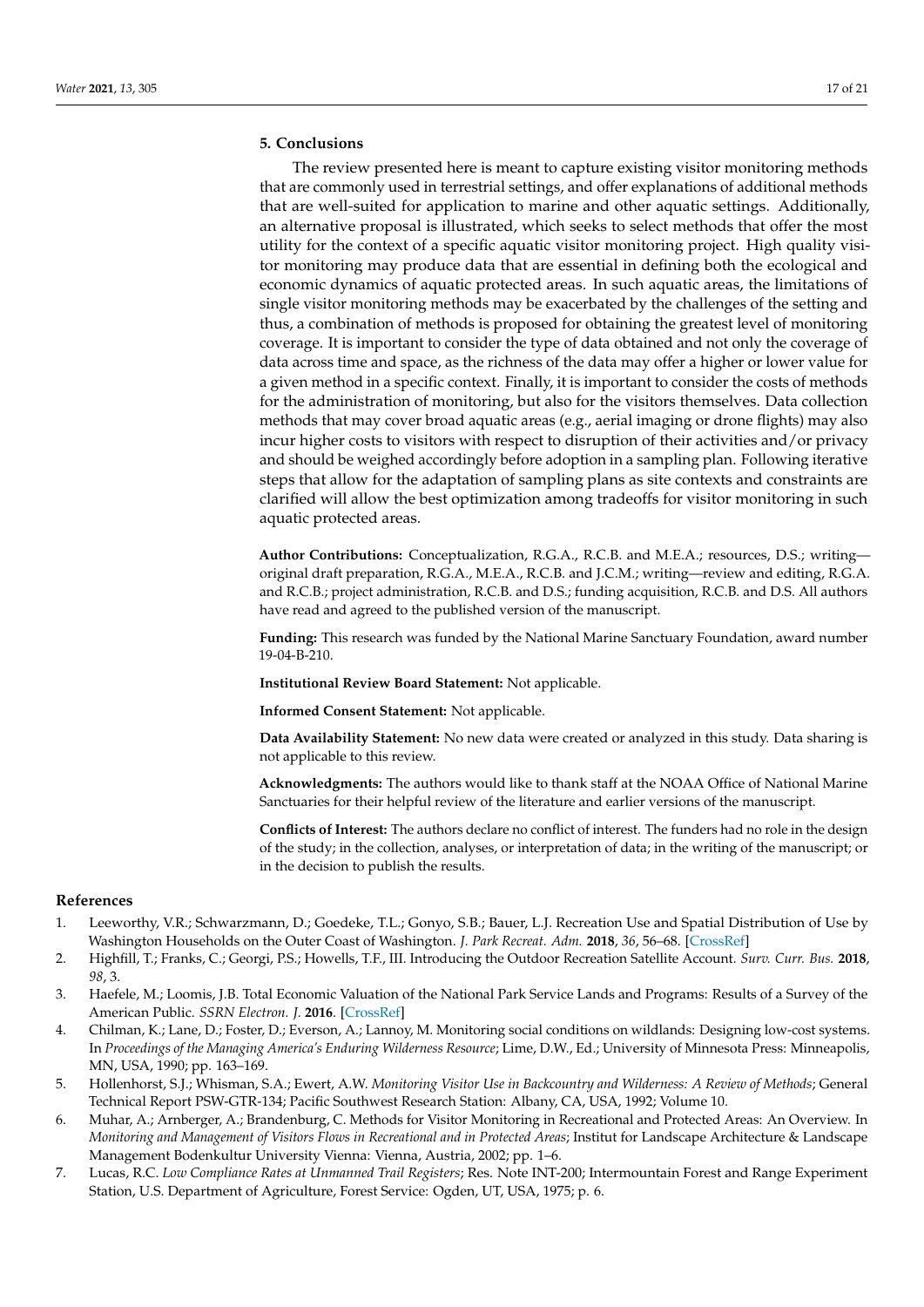- <span id="page-17-0"></span>8. D 'Antonio, A.; Monz, A.C.; Lawson, S.; Newman, P.; Pettebone, D.; Courtemanch, A. GPS-Based Measurements of Backcountry Visitors in Parks and Protected Areas: Examples of Methods and Applications from Three Case Studies. *J. Park Recreat. Adm. Fall* **2010**, *28*, 42–60.
- <span id="page-17-1"></span>9. Leonard, R.E.; Echelberger, H.E.; Plumley, H.J.; Van Meter, L.W. *Management Guidelines for Monitoring Use on Backcountry Trails*; Res. Pap. NE-286; Northeastern Forest and Range Experiment Station, U.S. Department of Agriculture, Forest Service: Broomall, PA, USA, 1980; p. 20.
- <span id="page-17-2"></span>10. Tombaugh, L.W.; Love, L.D. *Estimating Number of Visitors to National Forest Campgrounds*; Res. Note RM-17; Rocky Mountain Forest and Range Experiment Station, US Forest Service: Fort Collins, CO, USA, 1964; p. 4.
- <span id="page-17-3"></span>11. Schreuder, H.T.; Tyre, G.L.; James, G.A. Instant- and Interval-Count Sampling: Two New Techniques for Estimating Recreation Use. *For. Sci.* **1975**, *21*, 40–44. [\[CrossRef\]](http://doi.org/10.1093/forestscience/21.1.40)
- <span id="page-17-4"></span>12. James, G.A.; Quinkert, A.K. *Estimating Recreational Use at Developed Observation Sites*; Res. Pap. SE-97; Northeastern Forest and Range Experiment Station, U.S. Department of Agriculture, Forest Service: Asheville, NC, USA, 1972; p. 6.
- <span id="page-17-5"></span>13. Tyre, G.L.; Siderelis, C.D. Instant-count sampling: A technique for estimating recreation use in municipal settings. *Leis. Sci.* **1979**, *2*, 173–179. [\[CrossRef\]](http://doi.org/10.1080/01490407909512913)
- <span id="page-17-6"></span>14. Ziesler, P.S.; Pettebone, D. Counting on Visitors: A Review of Methods and Applications for the National Park Service's Visitor Use Statistics Program. *J. Park Recreat. Adm.* **2018**, *36*, 39–55. [\[CrossRef\]](http://doi.org/10.18666/JPRA-2018-V36-I1-8104)
- <span id="page-17-7"></span>15. Metcalf, E.C.; Burns, R.C.; Graefe, A. Understanding non-traditional forest recreation: The role of constraints and negotiation strategies among racial and ethnic minorities. *J. Outdoor Recreat. Tour.* **2013**, *1–2*, 29–39. [\[CrossRef\]](http://doi.org/10.1016/j.jort.2013.04.003)
- 16. Kainzinger, S.; Arnberger, A.; Burns, R.C. Whitewater recreationists' preferences for social, resource and managerial attributes in the Alpine Nature and Geopark Styrian Eisenwurzen. *eco.mont* **2017**, *9*, 52–60. [\[CrossRef\]](http://doi.org/10.1553/eco.mont-9-2s52)
- <span id="page-17-8"></span>17. Ferguson, M.D.; Burns, R.C.; Smaldone, D. Innovations in outdoor recreation visitor use management: Applying market segmentation at the Timberline Lodge Recreation Complex. *Int. Leis. Rev.* **2018**, *1*, 108–131.
- <span id="page-17-9"></span>18. Burns, R.C.; Robinson, K.F. Oregon's Aging Population: Relationships between Facilities, Services, Participation, and Sociodemographics in Outdoor Recreation Settings. *J. Park Recreat. Adm.* **2017**, *35*, 13–23. [\[CrossRef\]](http://doi.org/10.18666/JPRA-2017-V35-I4-7569)
- <span id="page-17-10"></span>19. Burns, R.C.; Moreira, J.C.; The, S.; Wright, G.; Burns, R.C.; Moreira, J.C. Visitor Management in Brazil's Protected Areas: Benchmarking for Best Practices in Resource Management Published by: George Wright Society Visitor Management in Brazil's Protected Areas: Benchmarking for Best Practices in Resource Management. *Georg. Wright Forum* **2013**, *30*, 163–170.
- <span id="page-17-11"></span>20. Nyaupane, G.P.; Graefe, A.R.; Burns, R.C. Understanding equity in the recreation user fee context. *Leis. Sci.* **2007**, *29*, 425–442. [\[CrossRef\]](http://doi.org/10.1080/01490400701394899)
- 21. Nyaupane, G.P.; Graefe, A.R.; Burns, R.C. The role of equity, trust and information on user fee acceptance in protected areas and other public lands: A structural model. *J. Sustain. Tour.* **2009**, *17*, 501–517. [\[CrossRef\]](http://doi.org/10.1080/09669580802651699)
- <span id="page-17-12"></span>22. Absher, J.D.; Graefe, A.R.; Burns, R.C. Monitoring Public Reactions to the U.S. Forest Service Recreation Fee Program. In *Proceedings of the Exploring the Nature of Management*; University of Applied Sciences: Rapperswil, Switzerland, 2006; pp. 50–51.
- <span id="page-17-13"></span>23. Walden-Schreiner, C.; Leung, Y.F. Spatially characterizing visitor use and its association with informal trails in yosemite valley Meadows. *Environ. Manag.* **2013**, *52*, 163–178. [\[CrossRef\]](http://doi.org/10.1007/s00267-013-0066-0)
- <span id="page-17-14"></span>24. McKenzie, T.L.; Cohen, D.A.; Sehgal, A.; Williamson, S.; Golinelli, D. System for Observing Play and Recreation in Communities (SOPARC): Reliability and Feasibility Measures. *J. Phys. Act. Heal.* **2016**, *3*, S208–S222. [\[CrossRef\]](http://doi.org/10.1123/jpah.3.s1.s208)
- <span id="page-17-15"></span>25. Sasidharan, V.; McKenzie, T.L.; Chavez, D.J. *SOPARNA: System for Observing Physical Activity and Recreation in Natural Areas*; Description and Manual Procedures; San Diego State University: San Diego, CA, USA, 2014.
- <span id="page-17-16"></span>26. Cosco, N.G.; Moore, R.C.; Islam, M.Z. Behavior mapping: A method for linking preschool physical activity and outdoor design. *Med. Sci. Sports Exerc.* **2010**, *42*, 513–519. [\[CrossRef\]](http://doi.org/10.1249/MSS.0b013e3181cea27a)
- <span id="page-17-17"></span>27. Shrestha, S.K.; Burns, R.C.; Pierskalla, C.D.; Selin, S. Predicting Deer Hunting Intentions Using the Theory of Planned Behavior: A Survey of Oregon Big Game Hunters. *Hum. Dimens. Wildl.* **2012**, *17*, 129–140. [\[CrossRef\]](http://doi.org/10.1080/10871209.2012.649885)
- 28. Metcalf, E.C.; Graefe, A.R.; Trauntvein, N.E.; Burns, R.C. Understanding Hunting Constraints and Negotiation Strategies: A Typology of Female Hunters. *Hum. Dimens. Wildl.* **2015**, *20*, 30–46. [\[CrossRef\]](http://doi.org/10.1080/10871209.2015.957366)
- <span id="page-17-18"></span>29. Shrestha, S.K.; Burns, R.C. Integrating Constraints to the Theory of Planned Behavior in Predicting Deer Hunting Participation. *Hum. Dimens. Wildl.* **2016**, *21*, 445–459. [\[CrossRef\]](http://doi.org/10.1080/10871209.2016.1187779)
- <span id="page-17-19"></span>30. Rawhouser, D.; Harris, C.; Grussing, L.; Krumpe, E.E.; McLaughlin, W.J. Cooperative research for monitoring recreation use of the Lower Salmon River. *J. Park Recreat. Adm.* **1989**, *7*, 41–57.
- <span id="page-17-20"></span>31. Burns, R.C.; Chuprinko, T.; Caplinger, C.; Kainzinger, S. *2011–2013 Umpqua National Forest Recreation Survey*; West Virginia University, Submitted to US Forest Service: Morgantown, WV, USA, 2014.
- 32. Burns, R.C.; Popham, A.R.; Smaldone, D. Examining Satisfaction and Crowding in a Remote, Low Use Wilderness Setting: The Wenaha Wild and Scenic River Case Study. *Int. J. Wilderness* **2018**, *24*, 3.
- <span id="page-17-21"></span>33. Loomis, D.K.; Allen, M.E.; Hawkins, C. *Hawaii Fishing Community Perceptions of the Marine Protected Area Siting Process and its Implications*; Western Pacific Regional Fishery Management Council, Pacific Island Fisheries Research Program: Honolulu, HI, USA, 2018.
- <span id="page-17-22"></span>34. Loomis, D.K.; Anderson, L.E.; Hawkins, C.; Paterson, S.K. *Understanding Coral Reef Use: Snorkeling in the Florida Keys by Residents and Non-Residents during 2006–2007*; The Florida Reef Resilience Program; The Nature Conservancy: Altamonte Springs, FL, USA, 2008.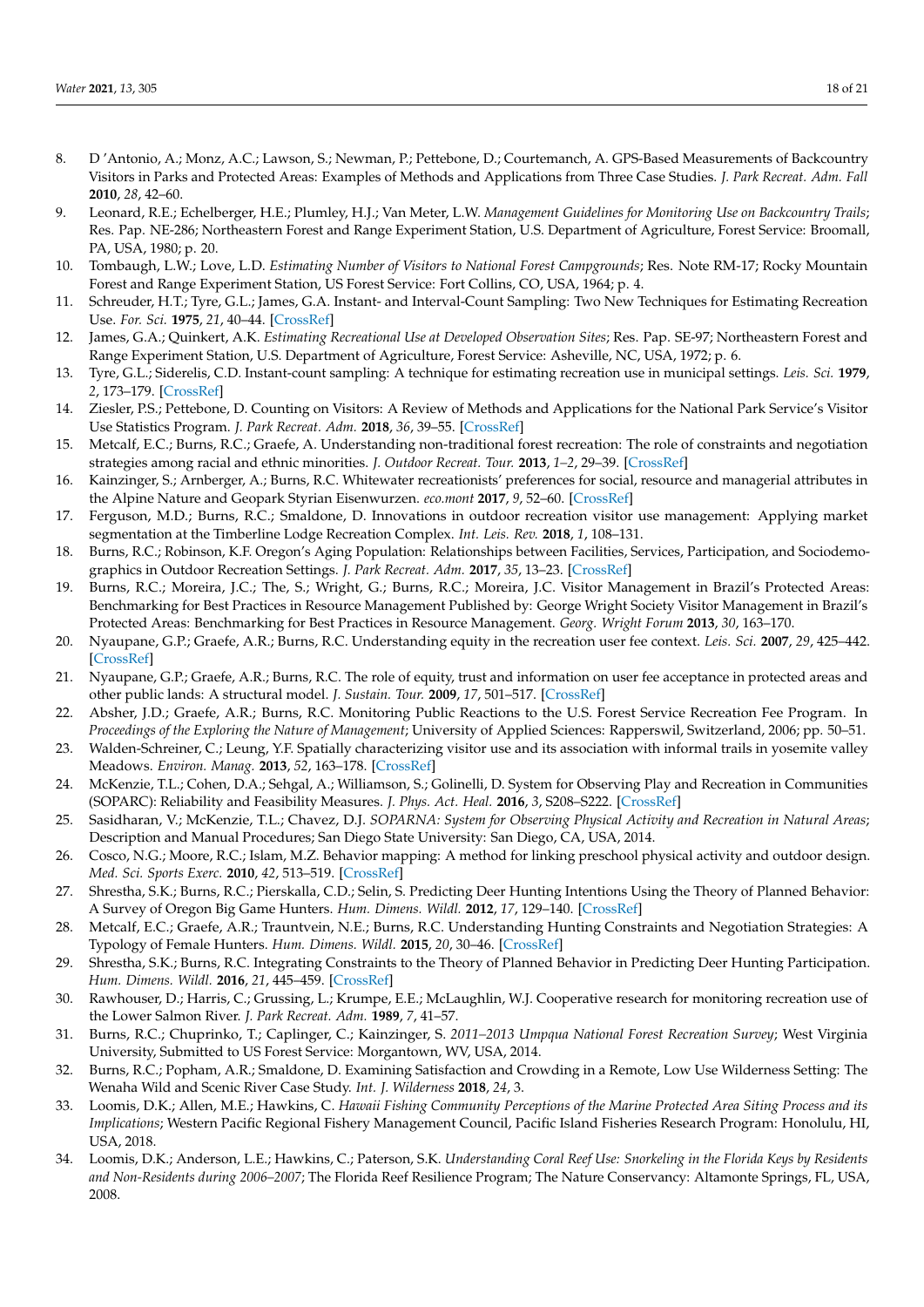- <span id="page-18-0"></span>35. Loomis, D.K.; Allen, M.E.; Paterson, S.K. *Coastal Marine Recreation at Buck Island Reef National Monument: Understanding the Ecological Attitudes, Behavior, and Knowledge of Park Visitors*; Natural Resource Report; National Park Service, Natural Sounds Program: Fort Collins, CO, USA, 2017.
- <span id="page-18-1"></span>36. Loomis, D.K.; Allen, M.E.; Paterson, S.K. *Coastal Marine Recreation at Dry Tortugas National Park: Understanding the Ecological Attitudes, Behavior, and Knowledge of Park Visitors*; Natural Resource Report; National Park Service, Natural Sounds Program: Fort Collins, CO, USA, 2017.
- <span id="page-18-2"></span>37. Malvestuto, S.P. Sampling the recreational fishery. In *Fisheries Techniques*; Nielsen, L.A., Johnson, L., Eds.; American Fisheries Society: Bethesda, MD, USA, 1983; pp. 397–419.
- <span id="page-18-3"></span>38. Deuell, R.L.; Lillesand, T.M. An aerial photographic procedure for estimating recreational boating use on inland lakes (Lake Minnetonka, Minnesota). *Photogramm. Eng. Remote Sens.* **1982**, *48*, 1713–1717.
- <span id="page-18-4"></span>39. Pollock, K.H.; Jones, C.M.; Brown, T.L. *Angler Survey Methods and Their Applications in Fisheries Management*; Special Publication 25; American Fisheries Society: Bethesda, MD, USA, 1994.
- <span id="page-18-5"></span>40. Smallwood, C.B.; Beckley, L.E.; Moore, S.A.; Kobryn, H.T. Assessing patterns of recreational use in large marine parks: A case study from Ningaloo Marine Park, Australia. *Ocean. Coast. Manag.* **2011**, *54*, 330–340. [\[CrossRef\]](http://doi.org/10.1016/j.ocecoaman.2010.11.007)
- <span id="page-18-6"></span>41. Reed-Andersen, T.; Bennett, E.M.; Jorgensen, B.S.; Lauster, G.; Lewis, D.B.; Nowacek, D.; Riera, J.L.; Sanderson, B.L.; Stedman, R. Distribution of recreational boating across lakes: Do landscape variables affect recreational use? *Freshw. Biol.* **2000**, *43*, 439–448. [\[CrossRef\]](http://doi.org/10.1046/j.1365-2427.2000.00511.x)
- <span id="page-18-7"></span>42. Cessford, G.; Muhar, A. Monitoring options for visitor numbers in national parks and natural areas. *J. Nat. Conserv.* **2003**, *11*, 240–250. [\[CrossRef\]](http://doi.org/10.1078/1617-1381-00055)
- <span id="page-18-8"></span>43. Arnberger, A.; Haider, W.; Brandenburg, C. Evaluating visitor-monitoring techniques: A comparison of counting and video observation data. *Environ. Manag.* **2005**, *36*, 317–327. [\[CrossRef\]](http://doi.org/10.1007/s00267-004-8201-6)
- <span id="page-18-9"></span>44. Burns, R.C. *Game Camera Demonstration Project*; Technical Report; West Virginia University: Morgantown, WV, USA, 2016.
- <span id="page-18-10"></span>45. Moreira, J.C.; Burns, R.C.; de Carvalho, K. Use of game cameras and interviews to monitor visitors: Is there crowding in the Iguaçu National Park—Brazil? In Proceedings of the 9th International Conference on Monitoring and Management of Visitors in Recreational and Protected Areas (MMV), Bordeaux, France, 28–31 August 2018.
- <span id="page-18-11"></span>46. Burns, R.C.; Arnberger, A.; von Ruschkowski, E. Social Carrying Capacity Challenges in Parks, Forests, and Protected Areas. *Int. J. Sociol.* **2010**, *40*, 30–50. [\[CrossRef\]](http://doi.org/10.2753/IJS0020-7659400302)
- <span id="page-18-12"></span>47. Greene-Roesel, R.D.; Mara Chagas Ragland, D.R. *Pedestrian Counting Device in Urban. Environments*; University of California Traffic Safety Center: Berkeley, CA, USA, 2008.
- <span id="page-18-13"></span>48. O'Connell, A.F.; Nichols, J.D.; Karanth, K.U. *Camera Traps in Animal Ecology: Methods and Analyses*; Springer Science & Business Media: New York, NY, USA, 2010; ISBN 9784431994947.
- <span id="page-18-14"></span>49. Van Poorten, B.T.; Carruthers, T.R.; Ward, H.G.M.; Varkey, D.A. Imputing recreational angling effort from time-lapse cameras using an hierarchical Bayesian model. *Fish. Res.* **2015**, *172*, 265–273. [\[CrossRef\]](http://doi.org/10.1016/j.fishres.2015.07.032)
- 50. Hartil, B.W.; Payne, G.W.; Rush, N.; Bian, R. Bridging the temporal gap: Continuous and cost-effective monitoring of dynamic recreational fisheries by web cameras and creel surveys. *Fish. Res.* **2016**, *183*, 488–497. [\[CrossRef\]](http://doi.org/10.1016/j.fishres.2016.06.002)
- <span id="page-18-15"></span>51. Keller, K.; Steffe, A.S.; Lowry, M.; Murphy, J.J.; Suthers, I.M. Monitoring boat-based recreational fishing effort at a nearshore artificial reef with a shore-based camera. *Fish. Res.* **2016**, *181*, 84–92. [\[CrossRef\]](http://doi.org/10.1016/j.fishres.2016.03.025)
- <span id="page-18-16"></span>52. Greenberg, S.; Godin, T. A Tool Supporting the Extraction of Angling Effort Data from Remote Camera Images. *Fisheries* **2015**, *40*, 276–287. [\[CrossRef\]](http://doi.org/10.1080/03632415.2015.1038380)
- <span id="page-18-17"></span>53. Hartman, K.J.; Andrew, R.G.; Schwinghamer, C.W.; Thorne, D.W.; Webster, J.S. Springtime Exploitation of Brook Trout by Anglers in Remote Headwater Streams of Central Appalachia. *N. Am. J. Fish. Manag.* **2019**, *39*, 403–411. [\[CrossRef\]](http://doi.org/10.1002/nafm.10280)
- <span id="page-18-18"></span>54. Wood, S.A.; Guerry, A.D.; Silver, J.M.; Lacayo, M. Using social media to quantify nature-based tourism and recreation. *Sci. Rep.* **2013**, *3*. [\[CrossRef\]](http://doi.org/10.1038/srep02976) [\[PubMed\]](http://www.ncbi.nlm.nih.gov/pubmed/24131963)
- <span id="page-18-19"></span>55. Sessions, C.; Wood, S.A.; Rabotyagov, S.; Fisher, D.M. Measuring recreational visitation at U.S. National Parks with crowd-sourced photographs. *J. Environ. Manag.* **2016**, *183*, 703–711. [\[CrossRef\]](http://doi.org/10.1016/j.jenvman.2016.09.018) [\[PubMed\]](http://www.ncbi.nlm.nih.gov/pubmed/27641652)
- <span id="page-18-20"></span>56. Pettebone, D.; Meldrum, B.; Leslie, C.; Lawson, S.R.; Newman, P.; Reigner, N.; Gibson, A. A visitor use monitoring approach on the Half Dome cables to reduce crowding and inform park planning decisions in Yosemite National Park. *Landsc. Urban Plan.* **2013**, *118*, 1–9. [\[CrossRef\]](http://doi.org/10.1016/j.landurbplan.2013.05.001)
- <span id="page-18-21"></span>57. Pettebone, D.; Newman, P.; Lawson, S.R. Estimating visitor use at attraction sites and trailheads in Yosemite National Park using automated visitor counters. *Landsc. Urban Plan.* **2010**, *97*, 229–238. [\[CrossRef\]](http://doi.org/10.1016/j.landurbplan.2010.06.006)
- <span id="page-18-22"></span>58. English, D.B.K.; Kocis, S.M.; Arnold, J.R.; Zarnoch, S.J.; Warren, L. The effectiveness of visitation proxy variables in improving recreation use estimates for the USDA Forest Service. *J. Nat. Conserv.* **2003**, *11*, 332–338. [\[CrossRef\]](http://doi.org/10.1078/1617-1381-00065)
- <span id="page-18-23"></span>59. Tyrrell, T.J.; Johnston, R.J. Estimating regional visitor numbers. *Tour. Anal.* **2002**, *7*, 33–41. [\[CrossRef\]](http://doi.org/10.3727/108354202108749934)
- <span id="page-18-24"></span>60. Alessa, L.; Kliskey, A.; Brown, G. Social-ecological hotspots mapping: A spatial approach for identifying coupled social-ecological space. *Landsc. Urban Plan.* **2008**, *85*, 27–39. [\[CrossRef\]](http://doi.org/10.1016/j.landurbplan.2007.09.007)
- 61. Brown, G.; Weber, D. Public Participation GIS: A new method for national park planning. *Landsc. Urban Plan.* **2011**, *102*, 1–15. [\[CrossRef\]](http://doi.org/10.1016/j.landurbplan.2011.03.003)
- <span id="page-18-25"></span>62. Dhami, I.; Deng, J.; Burns, R.C.; Pierskalla, C. Identifying and mapping forest-based ecotourism areas in West Virginia— Incorporating visitors' preferences. *Tour. Manag.* **2014**, *42*, 165–176. [\[CrossRef\]](http://doi.org/10.1016/j.tourman.2013.11.007)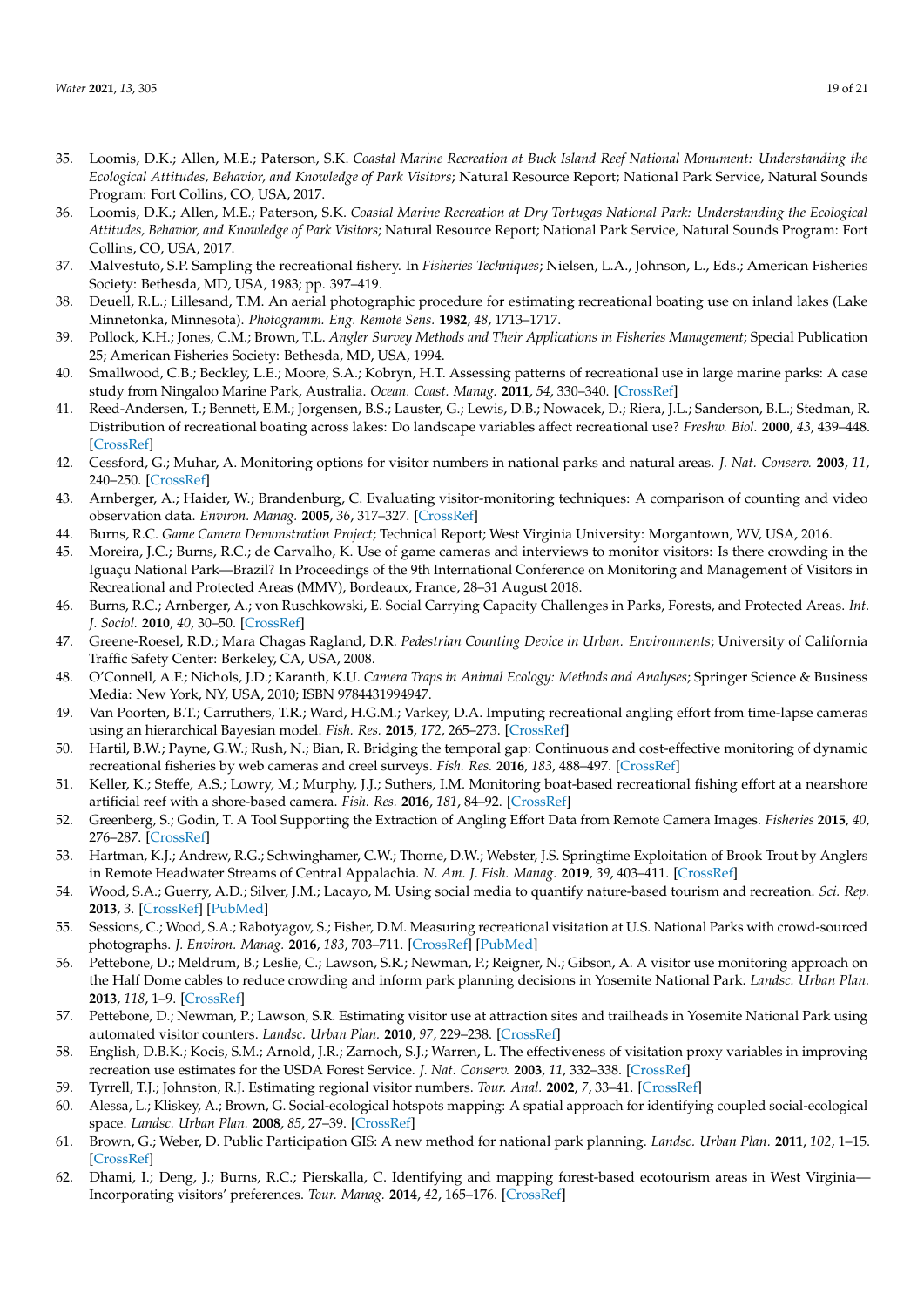- <span id="page-19-0"></span>63. Arnberger, A.; Hinterberger, B. Visitor monitoring methods for managing public use pressures in the Danube Floodplains National Park, Austria. *J. Nat. Conserv.* **2003**, *11*, 260–267. [\[CrossRef\]](http://doi.org/10.1078/1617-1381-00057)
- <span id="page-19-1"></span>64. Beeco, J.A.; Hallo, J.C.; Brownlee, M.T.J. GPS Visitor Tracking and Recreation Suitability Mapping: Tools for understanding and managing visitor use. *Landsc. Urban Plan.* **2014**, *127*, 136–145. [\[CrossRef\]](http://doi.org/10.1016/j.landurbplan.2014.04.002)
- <span id="page-19-2"></span>65. Bishop, I.D.; Gimblett, H.R. Management of recreational areas: GIS, autonomous agents, and virtual reality. *Environ. Plan. B Plan. Des.* **2000**, *27*, 423–435. [\[CrossRef\]](http://doi.org/10.1068/b2637)
- <span id="page-19-3"></span>66. Hallo, J.C.; Manning, R.E. Analysis of the Social Carrying Capacity of a National Park Scenic Road. *Int. J. Sustain. Transp.* **2010**, *4*, 75–94. [\[CrossRef\]](http://doi.org/10.1080/15568310802438940)
- <span id="page-19-4"></span>67. Gabriela, N. A gis-based approach of recreation terrain suitability mapping for resource use management in Apuseni Natural Park Recreation. In Proceedings of the 2nd International Conference on Environmental Research and Assessment, Bucharest, Romania, 5–8 October 2006; pp. 274–294.
- <span id="page-19-5"></span>68. Gül, A.; Örücü, M.K.; Karaca, Ö. An approach for recreation suitability analysis to recreation planning in Gölcük nature park. *Environ. Manage.* **2006**, *37*, 606–625. [\[CrossRef\]](http://doi.org/10.1007/s00267-004-0322-4)
- <span id="page-19-6"></span>69. Lai, P.C.; Li, C.L.; Chan, K.W.; Kwong, K.H. An Assessment of GPS and GIS in Recreational Tracking. *J. Park Recreat. Adm.* **2007**, *25*, 128–139.
- <span id="page-19-7"></span>70. Korpilo, S.; Virtanen, T.; Lehvävirta, S. Smartphone GPS tracking—Inexpensive and efficient data collection on recreational movement. *Landsc. Urban Plan.* **2017**, *157*, 608–617. [\[CrossRef\]](http://doi.org/10.1016/j.landurbplan.2016.08.005)
- <span id="page-19-8"></span>71. Kim, J.; Thapa, B.; Jang, S.; Yang, E. Seasonal spatial activity patterns of visitors with a mobile exercise application at Seoraksan National Park, South Korea. *Sustain.* **2018**, *10*, 2263. [\[CrossRef\]](http://doi.org/10.3390/su10072263)
- <span id="page-19-9"></span>72. Ahas, R.; Aasa, A.; Roose, A.; Mark, Ü.; Silm, S. Evaluating passive mobile positioning data for tourism surveys: An Estonian case study. *Tour. Manag.* **2008**, *29*, 469–486. [\[CrossRef\]](http://doi.org/10.1016/j.tourman.2007.05.014)
- <span id="page-19-10"></span>73. Thuillier, E.; Moalic, L.; Lamrous, S.; Caminada, A. Clustering Weekly Patterns of Human Mobility through Mobile Phone Data. *IEEE Trans. Mob. Comput.* **2018**, *17*, 817–830. [\[CrossRef\]](http://doi.org/10.1109/TMC.2017.2742953)
- <span id="page-19-11"></span>74. Tiru, M.; Kuusik, A.; Lamp, M.L.; Ahas, R. LBS in marketing and tourism management: Measuring destination loyalty with mobile positioning data. *J. Locat. Based Serv.* **2010**, *4*, 120–140. [\[CrossRef\]](http://doi.org/10.1080/17489725.2010.508752)
- <span id="page-19-12"></span>75. Kamenjuk, P.; Aasa, A.; Sellin, J. Mapping changes of residence with passive mobile positioning data: The case of Estonia. *Int. J. Geogr. Inf. Sci.* **2017**, *31*, 1425–1447. [\[CrossRef\]](http://doi.org/10.1080/13658816.2017.1295308)
- <span id="page-19-13"></span>76. Zoss, B.M.; Mateo, D.; Kuan, Y.K.; Tokić, G.; Chamanbaz, M.; Goh, L.; Vallegra, F.; Bouffanais, R.; Yue, D.K.P. Distributed system of autonomous buoys for scalable deployment and monitoring of large waterbodies. *Auton. Robot.* **2018**, *42*, 1669–1689. [\[CrossRef\]](http://doi.org/10.1007/s10514-018-9702-0)
- <span id="page-19-14"></span>77. Clarke, R. Understanding the drone epidemic. *Comput. Law Secur. Rev.* **2014**, *30*, 230–246. [\[CrossRef\]](http://doi.org/10.1016/j.clsr.2014.03.002)
- <span id="page-19-15"></span>78. Ventura, D.; Bruno, M.; Jona Lasinio, G.; Belluscio, A.; Ardizzone, G. A Low-Cost Drone Based Application for Identifying and Mapping of Coastal Fish Nursery Grounds. *Estuar. Coast. Shelf Sci.* **2016**, *171*, 85–98. [\[CrossRef\]](http://doi.org/10.1016/j.ecss.2016.01.030)
- <span id="page-19-16"></span>79. Koh, L.P.; Wich, S.A. Dawn of drone ecology: Low-cost autonomous aerial vehicles for conservation. *Trop. Conserv. Sci.* **2012**, *5*, 121–132. [\[CrossRef\]](http://doi.org/10.1177/194008291200500202)
- <span id="page-19-17"></span>80. Toonen, H.M.; Bush, S.R. The digital frontiers of fisheries governance: Fish attraction devices, drones and satellites. *J. Environ. Policy Plan.* **2020**, *22*, 125–137. [\[CrossRef\]](http://doi.org/10.1080/1523908X.2018.1461084)
- <span id="page-19-18"></span>81. Maxwell, S.M.; Ban, N.C.; Morgan, L.E. Pragmatic approaches for effective management of pelagic marine protected areas. *Endanger. Species Res.* **2014**, *26*, 59–74. [\[CrossRef\]](http://doi.org/10.3354/esr00617)
- <span id="page-19-19"></span>82. Hodgson, J.C.; Baylis, S.M.; Mott, R.; Herrod, A.; Clarke, R.H. Precision wildlife monitoring using unmanned aerial vehicles. *Sci. Rep.* **2016**, *6*, 1–7. [\[CrossRef\]](http://doi.org/10.1038/srep22574) [\[PubMed\]](http://www.ncbi.nlm.nih.gov/pubmed/26986721)
- <span id="page-19-20"></span>83. Hodgson, A.; Kelly, N.; Peel, D. Unmanned aerial vehicles (UAVs) for surveying Marine Fauna: A dugong case study. *PLoS ONE* **2013**, *8*, 1–15. [\[CrossRef\]](http://doi.org/10.1371/journal.pone.0079556) [\[PubMed\]](http://www.ncbi.nlm.nih.gov/pubmed/24223967)
- <span id="page-19-21"></span>84. Sykora-Bodie, S.T.; Bezy, V.; Johnston, D.W.; Newton, E.; Lohmann, K.J. Quantifying Nearshore Sea Turtle Densities: Applications of Unmanned Aerial Systems for Population Assessments. *Sci. Rep.* **2017**, *7*, 1–7. [\[CrossRef\]](http://doi.org/10.1038/s41598-017-17719-x) [\[PubMed\]](http://www.ncbi.nlm.nih.gov/pubmed/29255157)
- <span id="page-19-22"></span>85. Kiszka, J.J.; Mourier, J.; Gastrich, K.; Heithaus, M.R. Using unmanned aerial vehicles (UAVs) to investigate shark and ray densities in a shallow coral lagoon. *Mar. Ecol. Prog. Ser.* **2016**, *560*, 237–242. [\[CrossRef\]](http://doi.org/10.3354/meps11945)
- <span id="page-19-23"></span>86. Giordano, F.; Mattei, G.; Parente, C.; Peluso, F.; Santamaria, R. Integrating sensors into a marine drone for bathymetric 3D surveys in shallow waters. *Sensors* **2015**, *16*, 41. [\[CrossRef\]](http://doi.org/10.3390/s16010041)
- <span id="page-19-24"></span>87. Johnston, D.W.; Dale, J.; Murray, K.; Josephson, E.; Newton, E.; Wood, S. Comparing occupied and unoccupied aircraft surveys of wildlife populations: Assessing the gray seal (*Halichoerus grypus*) breeding colony on Muskeget Island, USA. *J. Unmanned Veh. Syst.* **2017**, *191*, 178–191. [\[CrossRef\]](http://doi.org/10.1139/juvs-2017-0012)
- <span id="page-19-25"></span>88. Hodgson, J.C.; Mott, R.; Baylis, S.M.; Pham, T.T.; Wotherspoon, S.; Kilpatrick, A.D.; Raja Segaran, R.; Reid, I.; Terauds, A.; Koh, L.P. Drones count wildlife more accurately and precisely than humans. *Methods Ecol. Evol.* **2018**, *9*, 1160–1167. [\[CrossRef\]](http://doi.org/10.1111/2041-210X.12974)
- <span id="page-19-26"></span>89. Hentz, Â.M.K.; Kinder, P.J.; Hubbart, J.A.; Kellner, E. Accuracy and optimal altitude for physical habitat assessment (PHA) of stream environments using unmanned aerial vehicles (UAV). *Drones* **2018**, *2*, 20. [\[CrossRef\]](http://doi.org/10.3390/drones2020020)
- <span id="page-19-27"></span>90. Hentz, Â.M.K.; Silva, C.A.; Dalla Corte, A.P.; Netto, S.P.; Strager, M.P.; Klauberg, C. Estimating forest uniformity in Eucalyptus spp. and Pinus taeda L. stands using field measurements and structure from motion point clouds generated from unmanned aerial vehicle (UAV) data collection. *For. Syst.* **2018**, *27*, 1–17. [\[CrossRef\]](http://doi.org/10.5424/fs/2018272-11713)